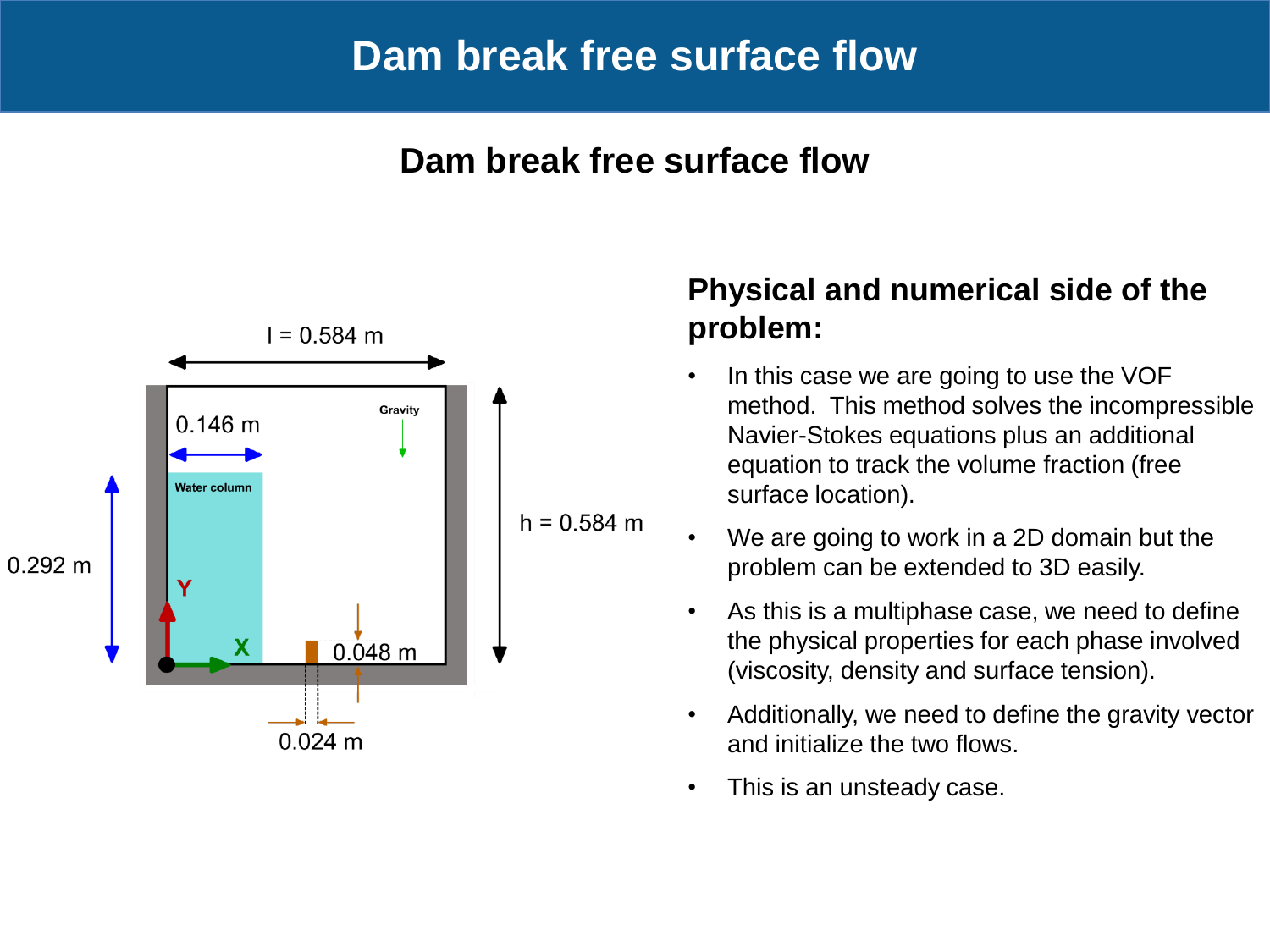### **Workflow of the case**

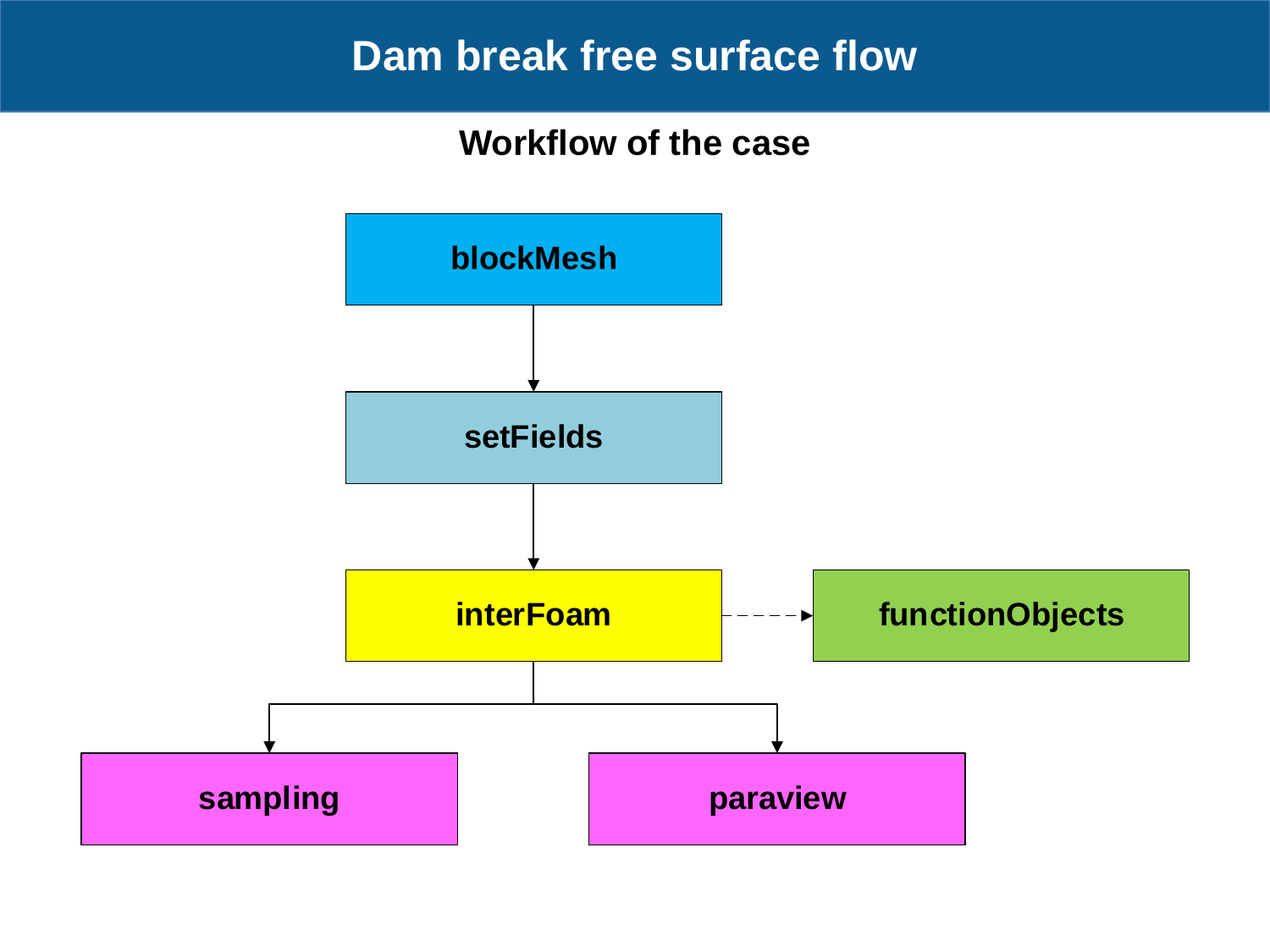**At the end of the day you should get something like this**





**Mesh Initial conditions**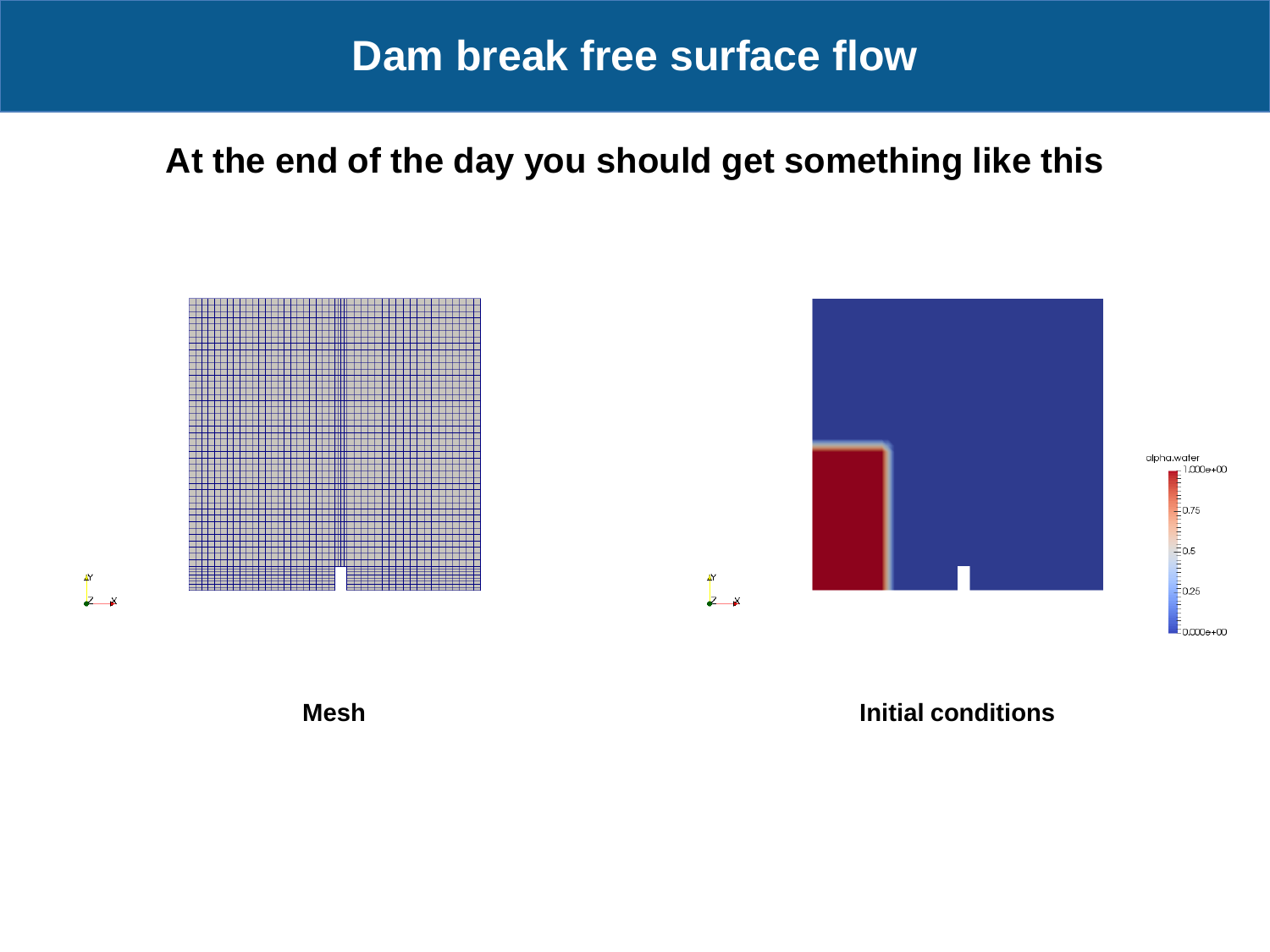### **At the end of the day you should get something like this**



[www.wolfdynamics.com/wiki/dambreak/ani1.gif](http://www.wolfdynamics.com/wiki/dambreak/ani1.gif)

ě۲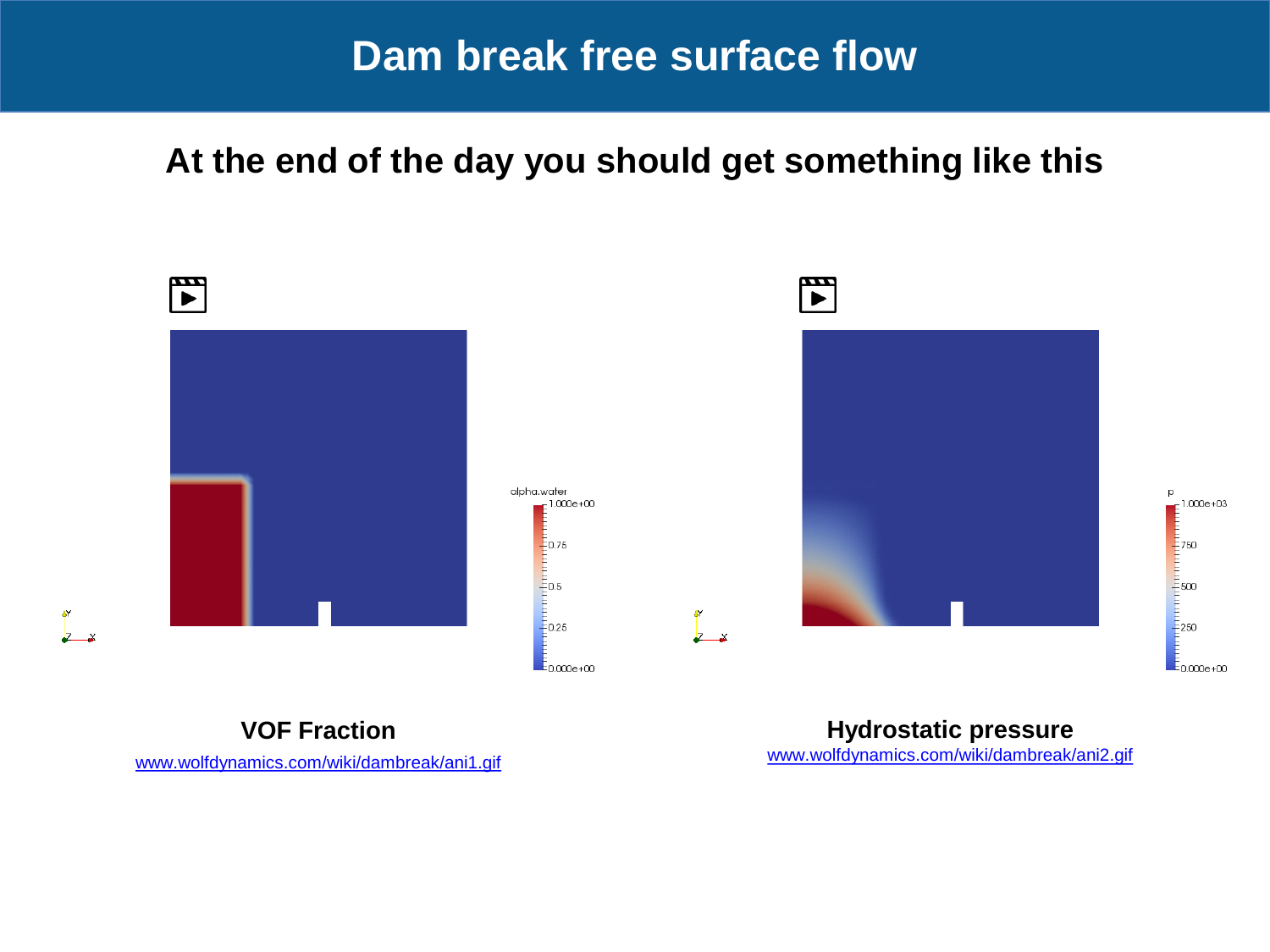Let us run our first case. Go to the directory:

# **\$PTOFC/2d\_dambreak**

- \$PTOFC is pointing to the directory where you extracted the training material.
- In the case directory, you will find the README. FIRST file. In this file, you will find the general instructions of how to run the case. In this file, you might also find some additional comments.
- You will also find a few additional files (or scripts) with the extension  $\Delta$ sh, namely, run all.sh, run mesh.sh, run sampling.sh, run solver.sh, and so on. These files can be used to run the case automatically by typing in the terminal, for example, sh run solver.
- We highly recommend you to open the README. FIRST file and type the commands in the terminal, in this way, you will get used with the command line interface and OpenFOAM® commands.
- If you are already comfortable with OpenFOAM®, use the automatic scripts to run the cases.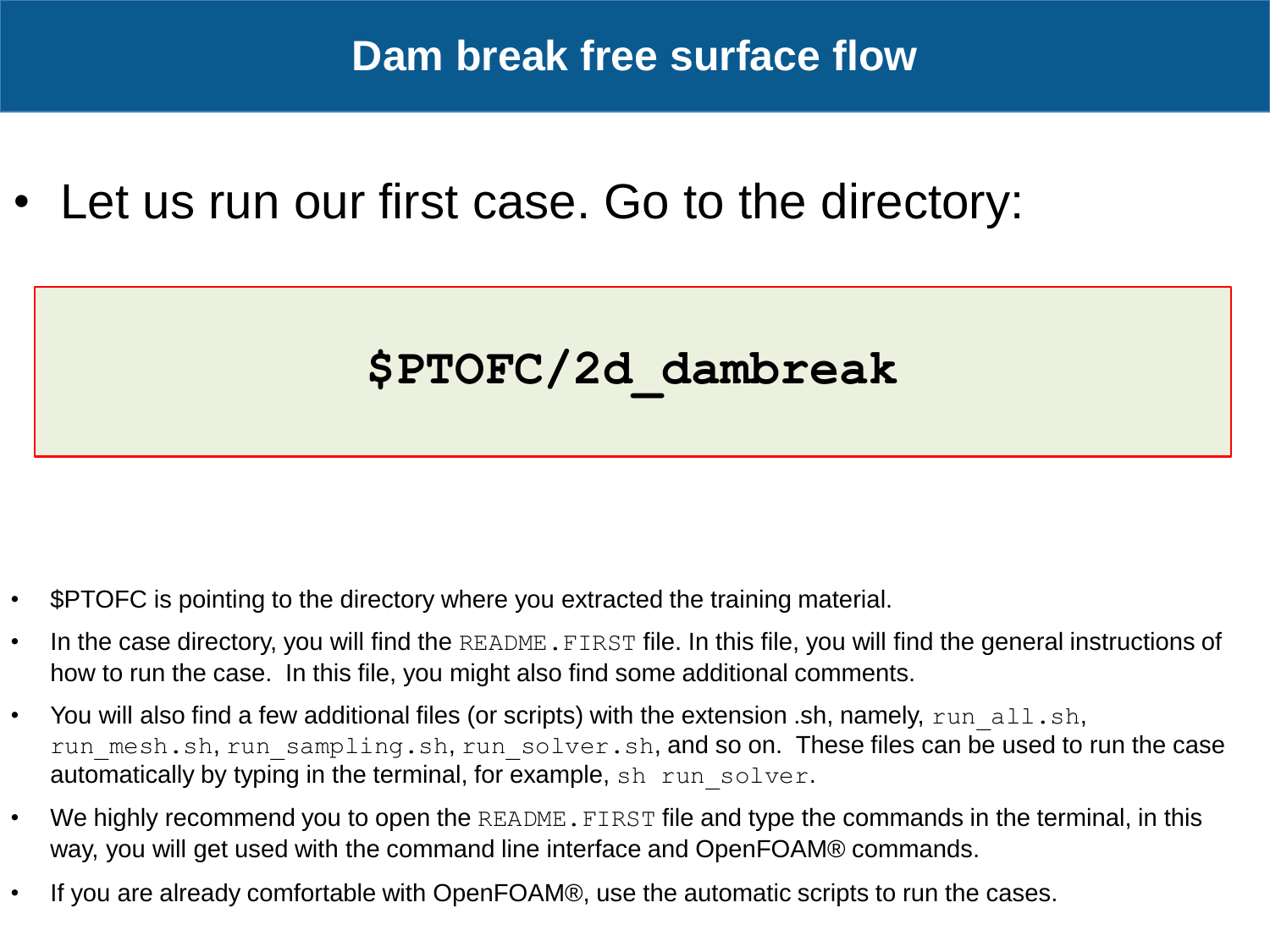### **Loading OpenFOAM® environment**

- If you are using the lab workstations, you will need to source OpenFOAM® (load OpenFOAM® environment).
- To source OpenFOAM**®,** type in the terminal:
	- $\cdot$  \$> of6
- To use PyFoam (a plotting utility) you will need to source it. Type in the terminal:
	- \$> anaconda3
- Remember, every time you open a new terminal window you need to source OpenFOAM® and PyFoam.
- Also, you might need to load OpenFOAM**®** again after loading PyFoam.
- By default, when installing OpenFOAM® and PyFoam you do not need to do this. This is our choice as we have many things installed and we want to avoid conflicts between applications.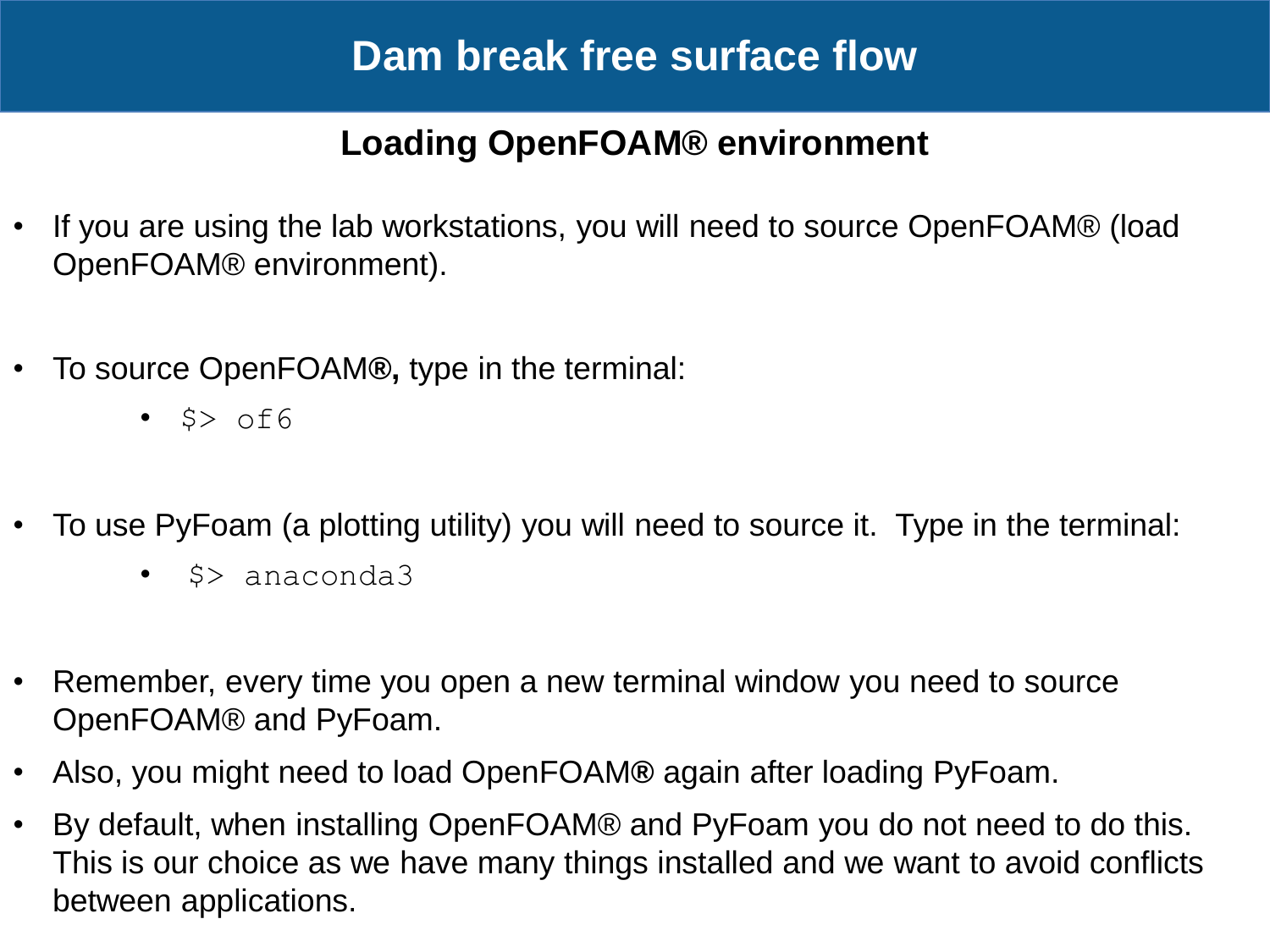### **What are we going to do?**

- We will use this case to introduce the multiphase solver interFoam.
- interFoam is a solver for 2 incompressible, isothermal immiscible fluids using a VOF (volume of fluid) phase-fraction based interface capturing approach
- We will define the physical properties of two phases and we are going to initialize these phases.
- We will define the gravity vector in the dictionary *g*.
- After finding the solution, we will visualize the results. This is an unsteady case so now we are going to see things moving.
- We are going to briefly address how to post-process multiphase flows.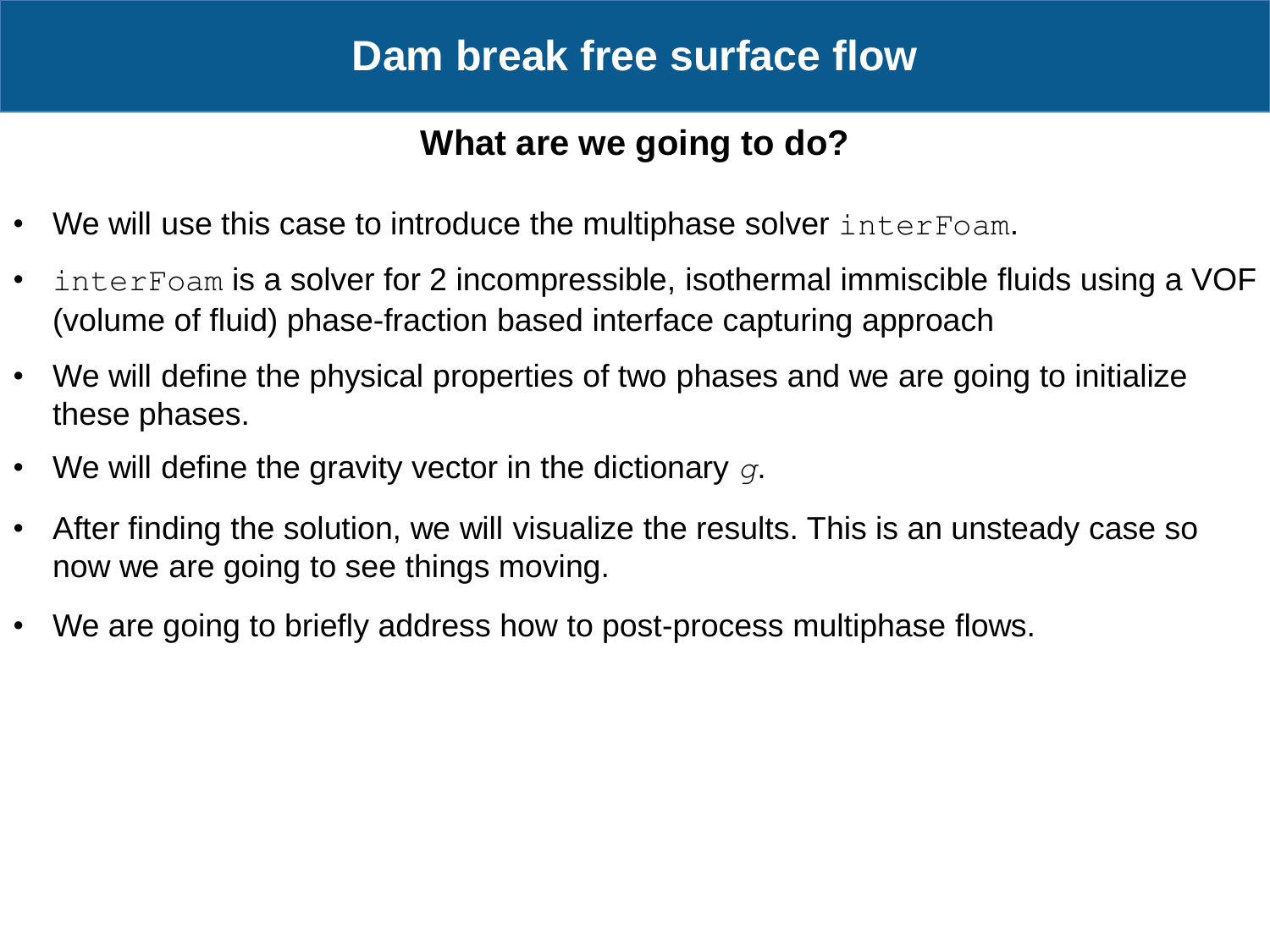# **Let us explore the case directory**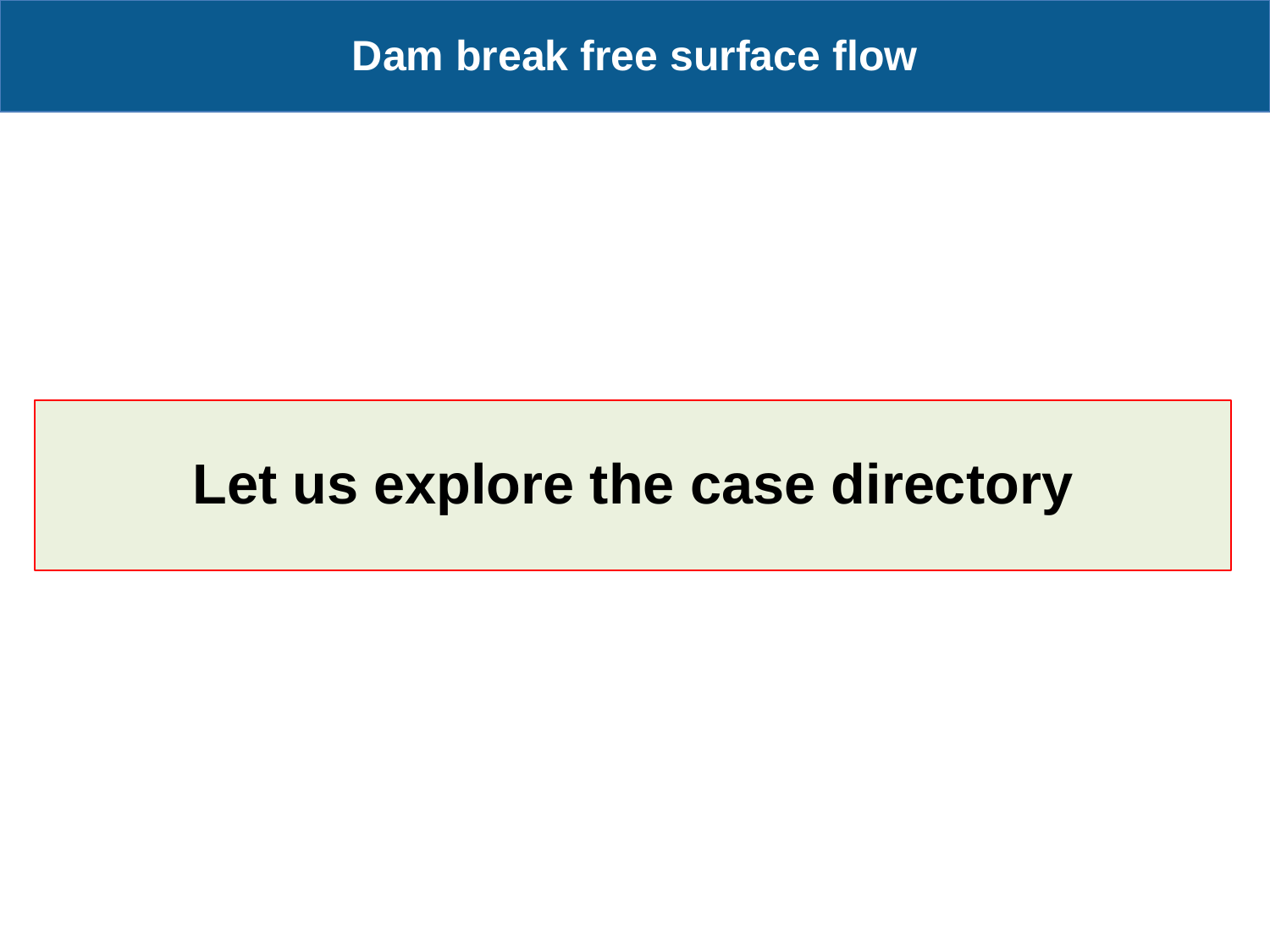$|\exists$ 

### The *blockMeshDict* dictionary file

| 17 | convertToMeters 0.146;   |             |
|----|--------------------------|-------------|
| 18 |                          |             |
| 19 | vertices                 |             |
| 20 | $\overline{\phantom{a}}$ |             |
| 21 | (0 0 0)                  | //Vertex0   |
| 22 | (2 0 0)                  |             |
| 23 | (2.16438 0 0)            |             |
| 24 | (400)                    |             |
| 25 | (0 0.32876 0)            |             |
| 26 | $(2\ 0.32876\ 0)$        |             |
| 27 | (2.16438 0.32876 0)      |             |
| 28 | $(4\ 0.32876\ 0)$        |             |
| 29 | (0, 4, 0)                |             |
| 30 | (2 4 0)                  |             |
| 31 | (2.1643840)              |             |
| 32 | (4 4 0)                  |             |
| 33 | (0 0 0.1)                |             |
| 34 | (2 0 0.1)                |             |
| 35 | (2.16438 0 0.1)          |             |
| 36 | (400.1)                  |             |
| 37 | (0 0.32876 0.1)          |             |
| 38 | $(2\ 0.32876\ 0.1)$      |             |
| 39 | (2.16438 0.32876 0.1)    |             |
| 40 | $(4\ 0.32876\ 0.1)$      |             |
| 41 | (0, 4, 0.1)              |             |
| 42 | (2, 4, 0.1)              |             |
| 43 | (2.16438 4 0.1)          |             |
| 44 | (4 4 0.1)                | //Vertex 23 |
| 45 | $\mathbf{)}$ ;           |             |
|    |                          |             |

- This dictionary is located in the **system**  directory.
- We are using scaling (line 17).
- In lines 19-45, we define the vertices coordinates.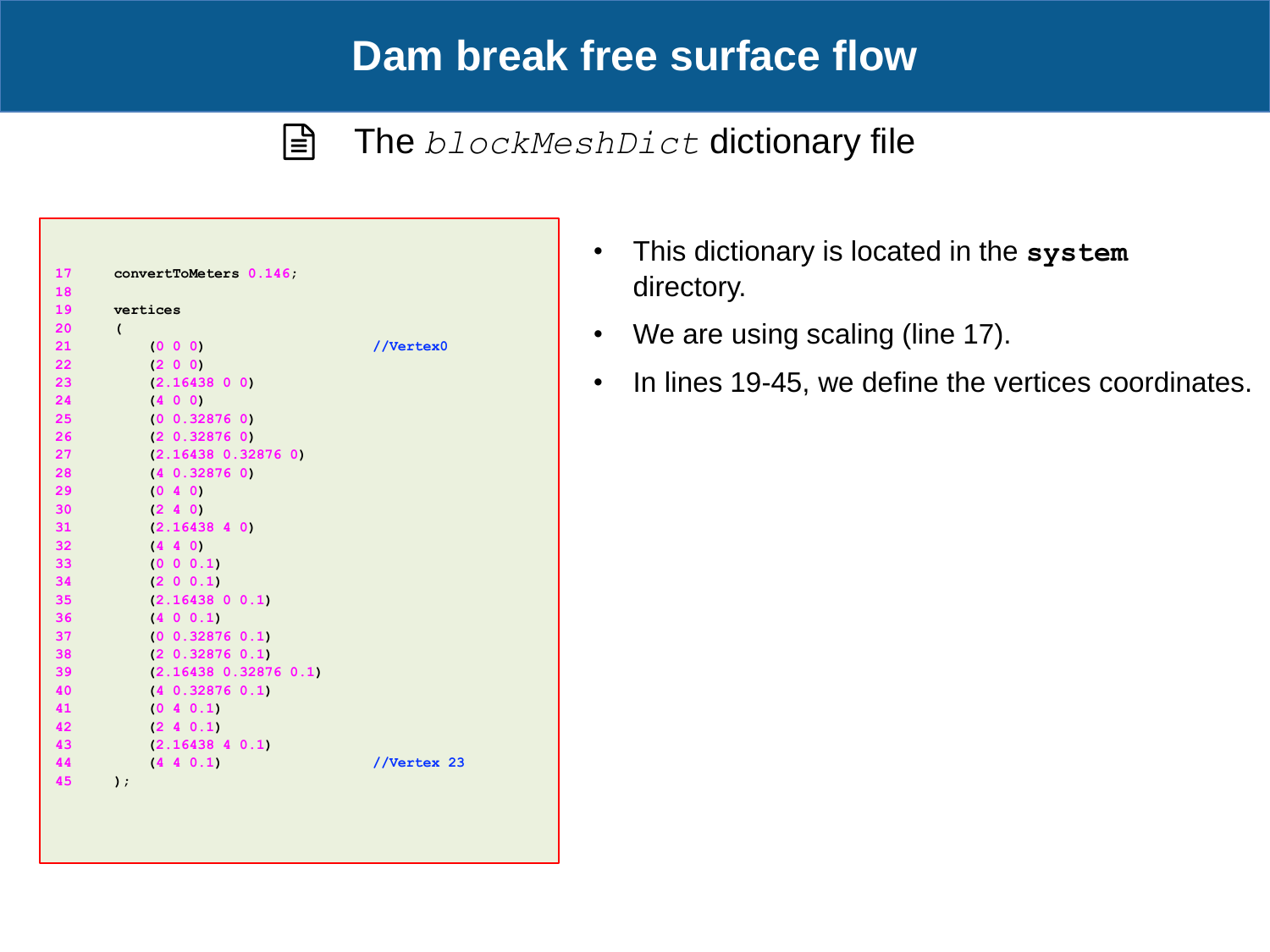#### The *blockMeshDict* dictionary file l≣ੀ

- In this case we are defining five blocks.
- In the common faces, the blocks share vertices with the same index number, blockMesh recognizes these faces as internal (we do not need to define them in the boundary section). For example, block 0 and block 2 share the vertices ( 4 5 17 16).
- We are using uniform grading in all blocks.
- All edges are straight lines by default.



| 47 | blocks        |                                                             |                      |
|----|---------------|-------------------------------------------------------------|----------------------|
| 48 |               |                                                             |                      |
| 49 |               | hex (0 1 5 4 12 13 17 16) (23 8 1) simpleGrading (1 1 1)    | //Block 0            |
| 50 |               | hex (2 3 7 6 14 15 19 18) (19 8 1) simpleGrading (1 1 1)    | //Block 1            |
| 51 |               | hex (4 5 9 8 16 17 21 20) (23 42 1) simpleGrading (1 1 1)   | //Block 2            |
| 52 |               | hex (5 6 10 9 17 18 22 21) (4 42 1) simpleGrading (1 1 1)   | //Block <sub>3</sub> |
| 53 |               | hex (6 7 11 10 18 19 23 22) (19 42 1) simpleGrading (1 1 1) | //Block <sub>4</sub> |
| 54 | $\mathcal{E}$ |                                                             |                      |
| 55 |               |                                                             |                      |
| 56 | edges         |                                                             |                      |
| 57 |               |                                                             |                      |
| 58 | );            |                                                             |                      |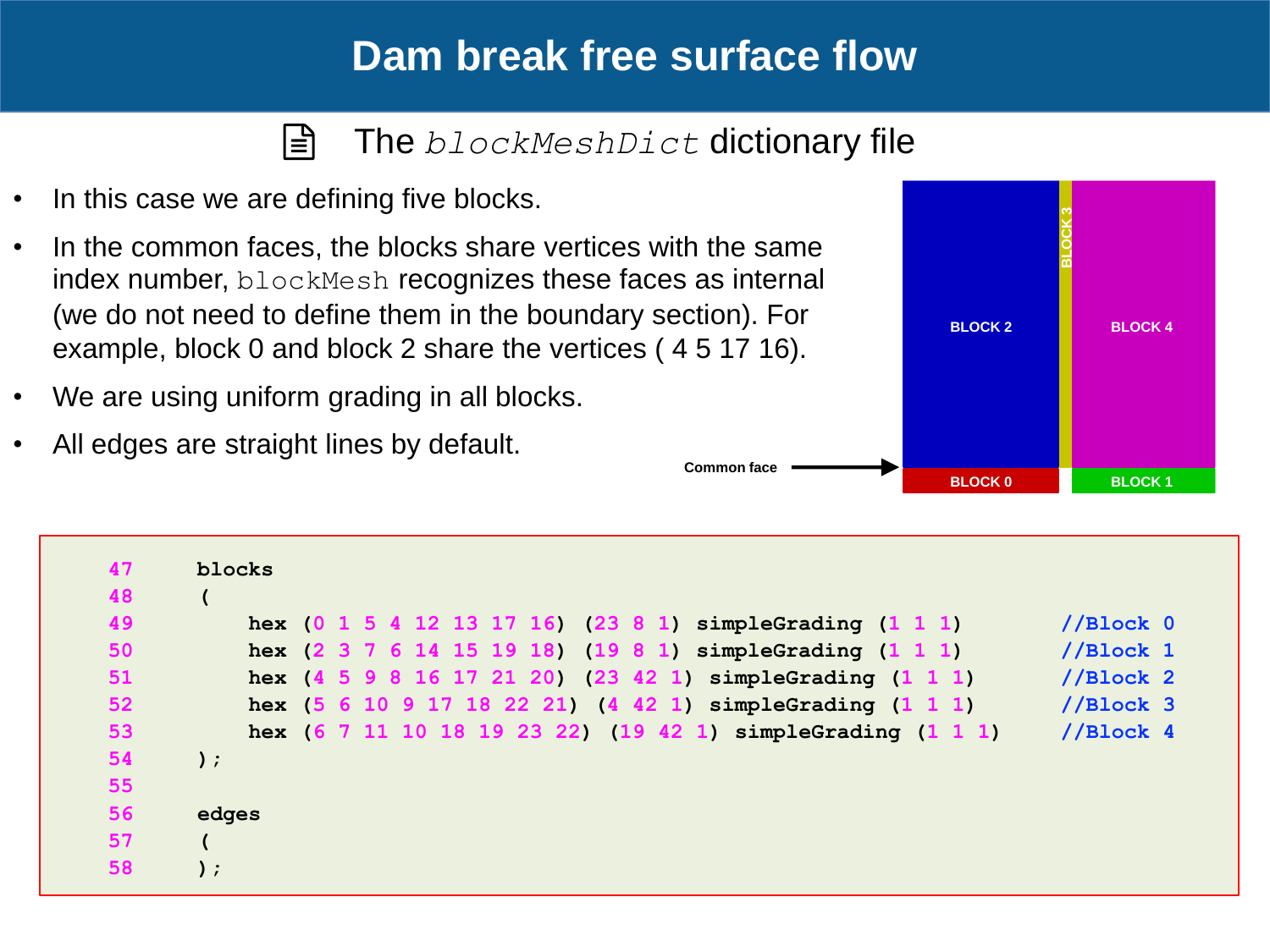l≣ੀ

### The *blockMeshDict* dictionary file

| 60 | boundary                 |
|----|--------------------------|
| 61 | $\overline{ }$           |
| 62 | <b>leftWall</b>          |
| 63 | $\mathbf{f}$             |
| 64 | type wall;               |
| 65 | faces                    |
| 66 | $\overline{\phantom{a}}$ |
| 67 | (0 12 16 4)              |
| 68 | (4 16 20 8)              |
| 69 | $)$ ;                    |
| 70 | <sup>}</sup>             |
| 71 | rightWall                |
| 72 | $\mathbf{f}$             |
| 73 | type wall;               |
| 74 | faces                    |
| 75 | $\overline{\phantom{a}}$ |
| 76 | (719153)                 |
| 77 | (11 23 19 7)             |
| 78 | $)$ ;                    |
| 79 | $\mathbf{I}$             |
| 80 | lowerWall                |
| 81 | $\mathbf{f}$             |
| 82 | type wall;               |
| 83 | faces                    |
| 84 | $\overline{(}$           |
| 85 | (0 1 13 12)              |
| 86 | (1 5 17 13)              |
| 87 | (5 6 18 17)              |
| 88 | (2 14 18 6)              |
| 89 | (2 3 15 14)              |
| 90 | $\mathbf{)}$ ;           |
| 91 | $\mathbf{I}$             |
|    |                          |

- The boundary patches **leftWall, rightWall** and **lowerWall** are of **base type** wall.
- Notice that each boundary patch groups many faces.
- Remember, we assign the **primitive type**  boundary conditions (numerical values), in the field files found in the directory *0*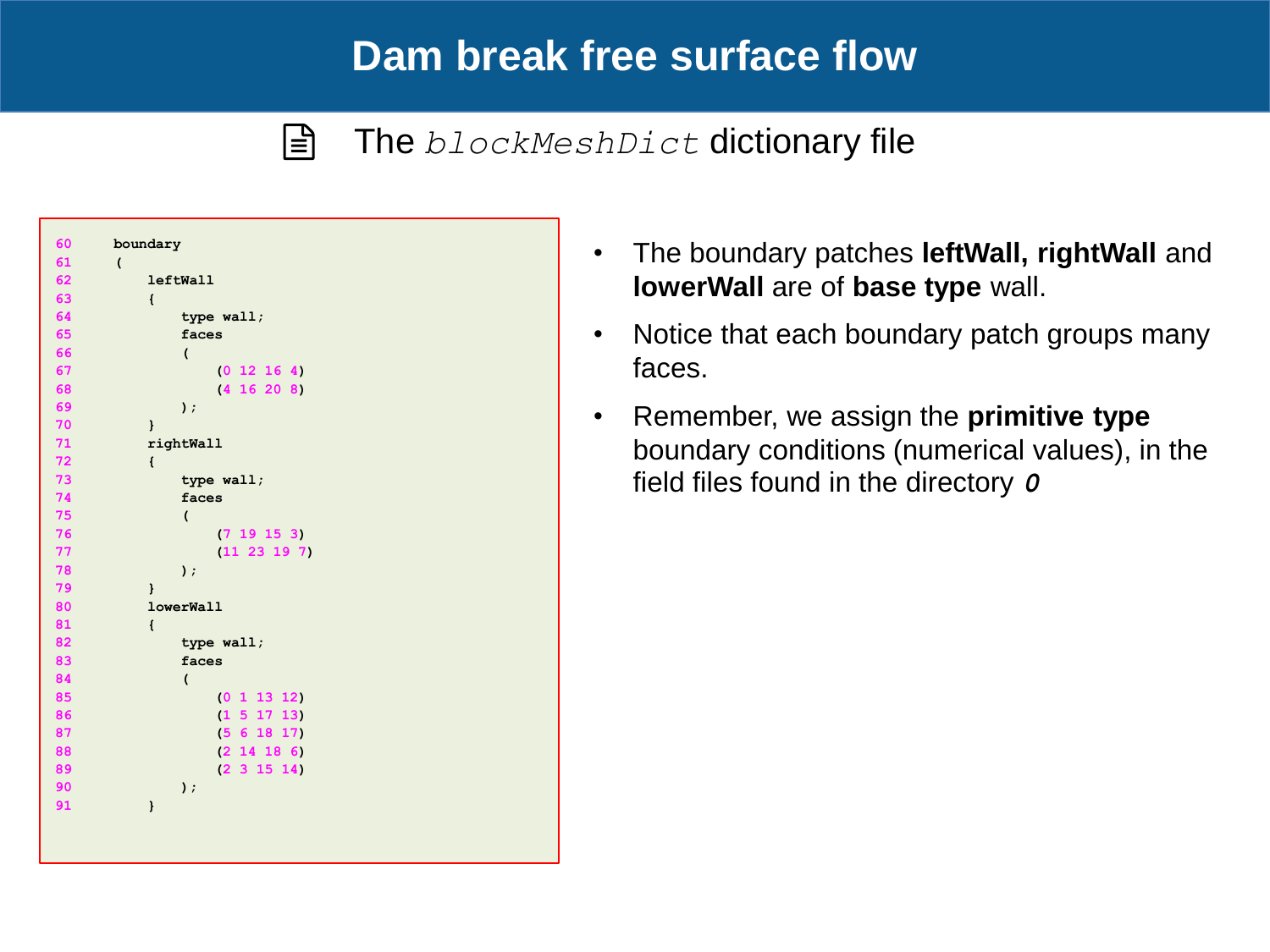l≣ੀ

### The *blockMeshDict* dictionary file

| 92  | atmosphere      |  |
|-----|-----------------|--|
| 93  | $\mathfrak{t}$  |  |
| 94  | type patch;     |  |
| 95  | faces           |  |
| 96  | $\overline{ }$  |  |
| 97  | (8 20 21 9)     |  |
| 98  | (9 21 22 10)    |  |
| 99  | (10 22 23 11)   |  |
| 100 | $)$ ;           |  |
| 101 | $\mathbf{I}$    |  |
| 102 | $)$ ;           |  |
| 103 |                 |  |
| 104 | mergePatchPairs |  |
| 105 | $\overline{ }$  |  |
| 106 | $\lambda$ ;     |  |
|     |                 |  |
|     |                 |  |
|     |                 |  |
|     |                 |  |
|     |                 |  |
|     |                 |  |
|     |                 |  |
|     |                 |  |
|     |                 |  |
|     |                 |  |
|     |                 |  |
|     |                 |  |
|     |                 |  |
|     |                 |  |
|     |                 |  |
|     |                 |  |
|     |                 |  |
|     |                 |  |
|     |                 |  |
|     |                 |  |
|     |                 |  |

- The boundary patch atmosphere is of **base type**  patch.
- Notice that we do not define the front and back patches, these patches are automatically group in the boundary patch **defaultFaces** of **base type**  empty.
- Remember, we assign the **primitive type**  boundary conditions (numerical values), in the field files found in the directory *0*
- We do not need to merge faces.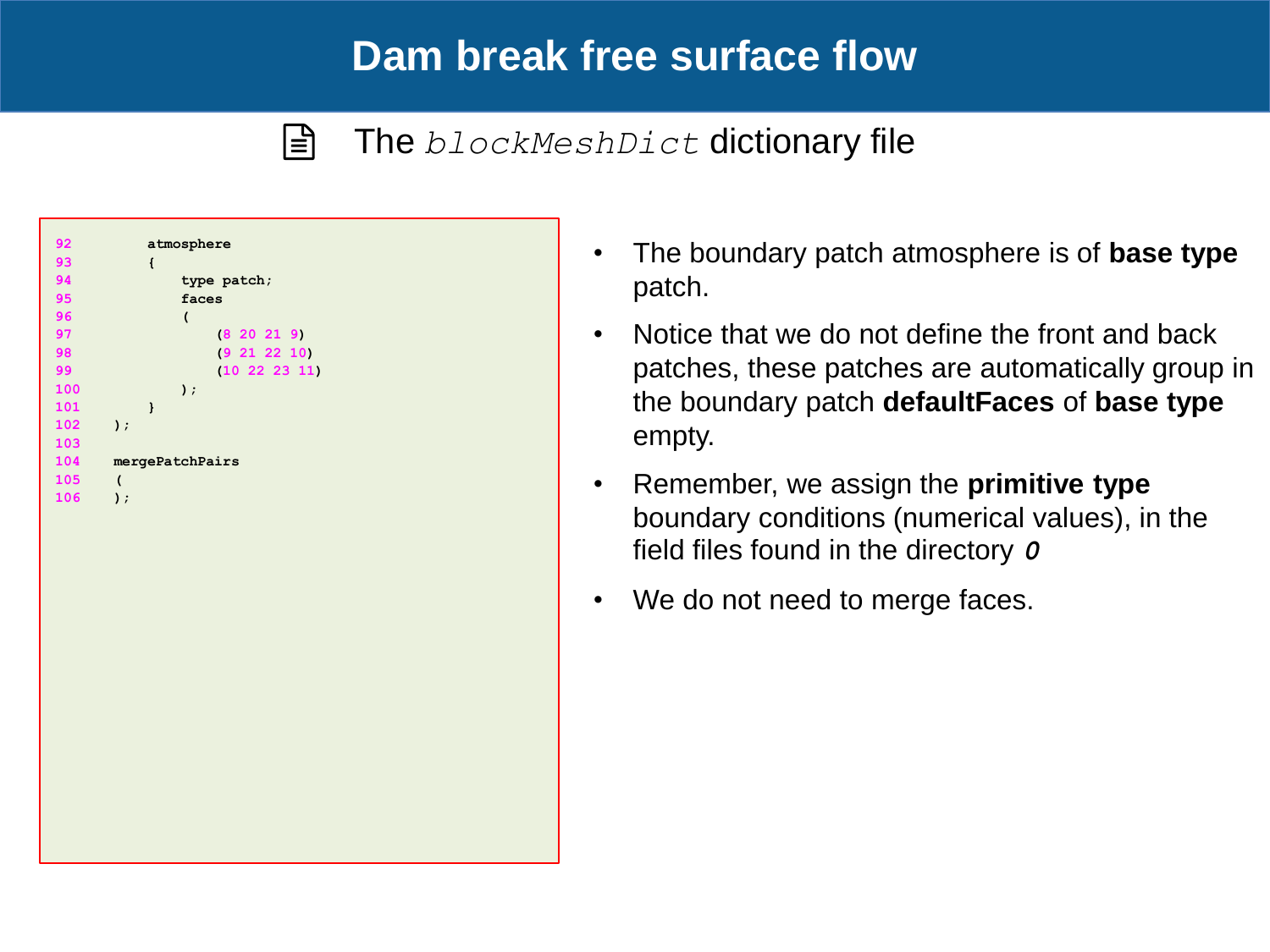```
|\exists
```
The *boundary* dictionary file

- This dictionary is located in the **constant/polyMesh** directory.
- This file is automatically created when generating or converting the mesh.
- In this case, we do not need to modify this file. All the **base type** boundary conditions and **name** of the patches were assigned in the *blockMeshDict* file.
- The **defaultFaces** boundary patch contains all patches that we did not define in the boundary section.
- If you change the **name** or the **base type** of a boundary patch, you will need to modify the field files in the directory **0**.

| 47 | defaultFaces |               |  |
|----|--------------|---------------|--|
| 48 |              |               |  |
| 49 | type         | empty;        |  |
| 50 | inGroups     | $1$ (empty) ; |  |
| 51 | nFaces       | 4563          |  |
| 52 | startFace    | 4640          |  |
| 53 |              |               |  |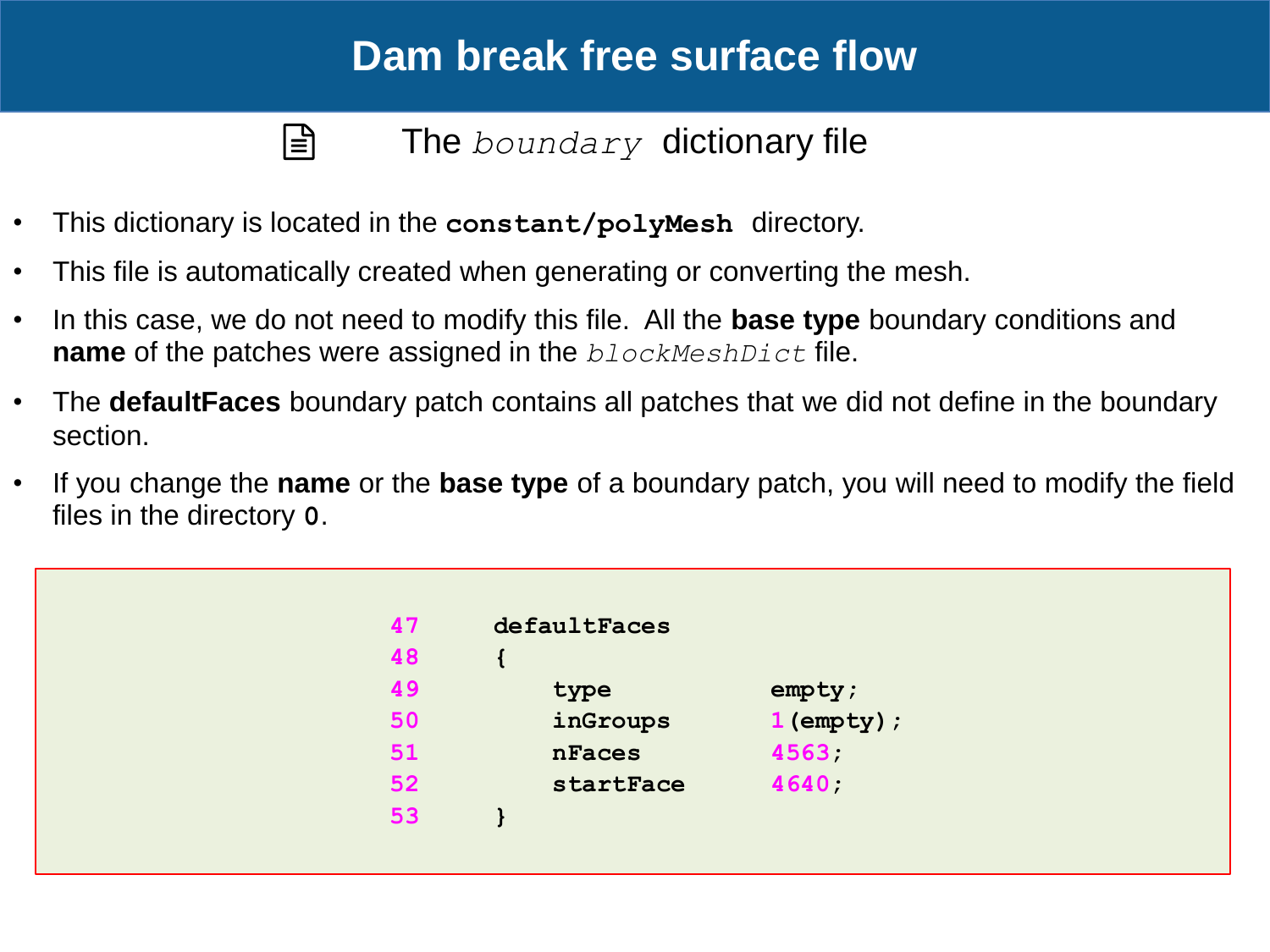The **constant** directory

- In this directory, we will find the following compulsory dictionary files:
	- *g*
	- *transportProperties*
	- *turbulenceProperties*
- *g* contains the definition of the gravity vector.
- *transportProperties* contains the definition of the physical properties of each phase.
- *turbulenceProperties* contains the definition of the turbulence model to use.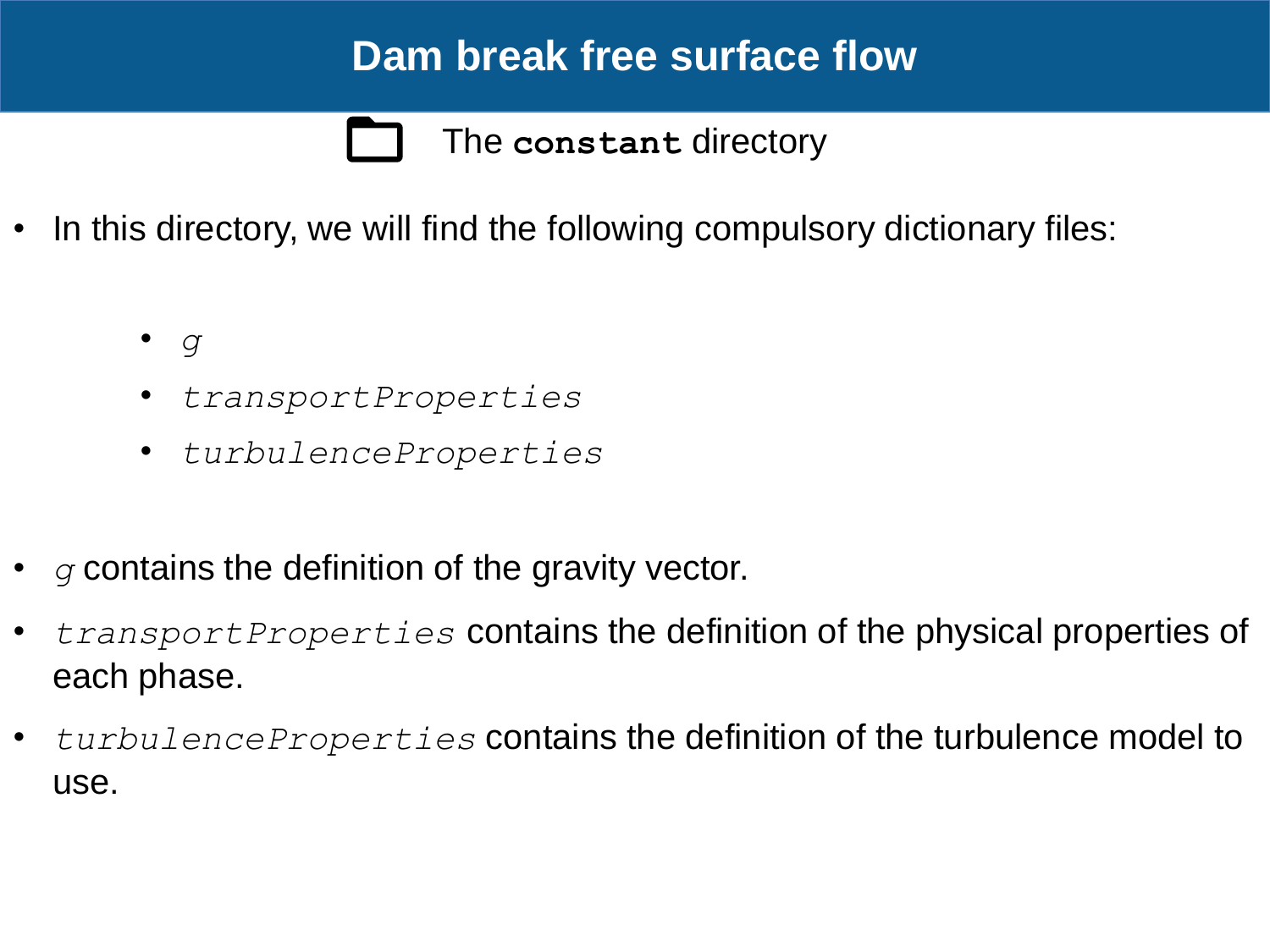#### $\mathbf{E}$ The *g* dictionary file

| 8                 | FoamFile   |                                |
|-------------------|------------|--------------------------------|
| 9                 | ł          |                                |
| 10                | version    | 2.0                            |
| 11                | format     | ascii;                         |
| $12 \overline{ }$ | class      | uniformDimensionedVectorField; |
| 13                | location   | "constant"                     |
| 14                | object     | $q$ ;                          |
| 15                | ł          |                                |
| 17                |            |                                |
| 18                | dimensions | [0 1 2 0 0 0 0];               |
| 19                | value      | $(0 - 9.81 0)$ ;               |

- This dictionary file is located in the directory **constant**.
- For multiphase flows, this dictionary is compulsory.
- In this dictionary we define the gravity vector (line 19).
- Pay attention to the **class** type (line 12).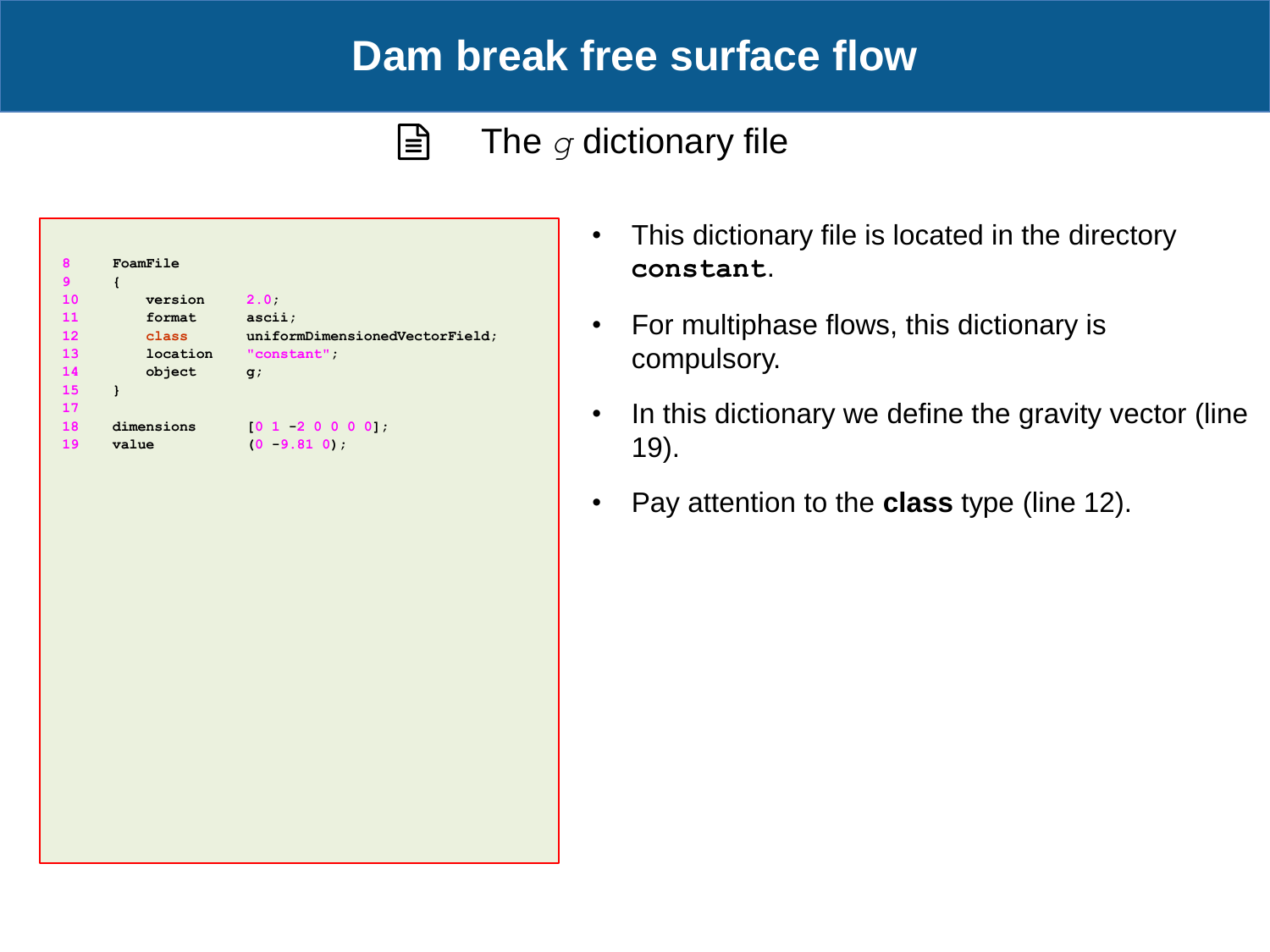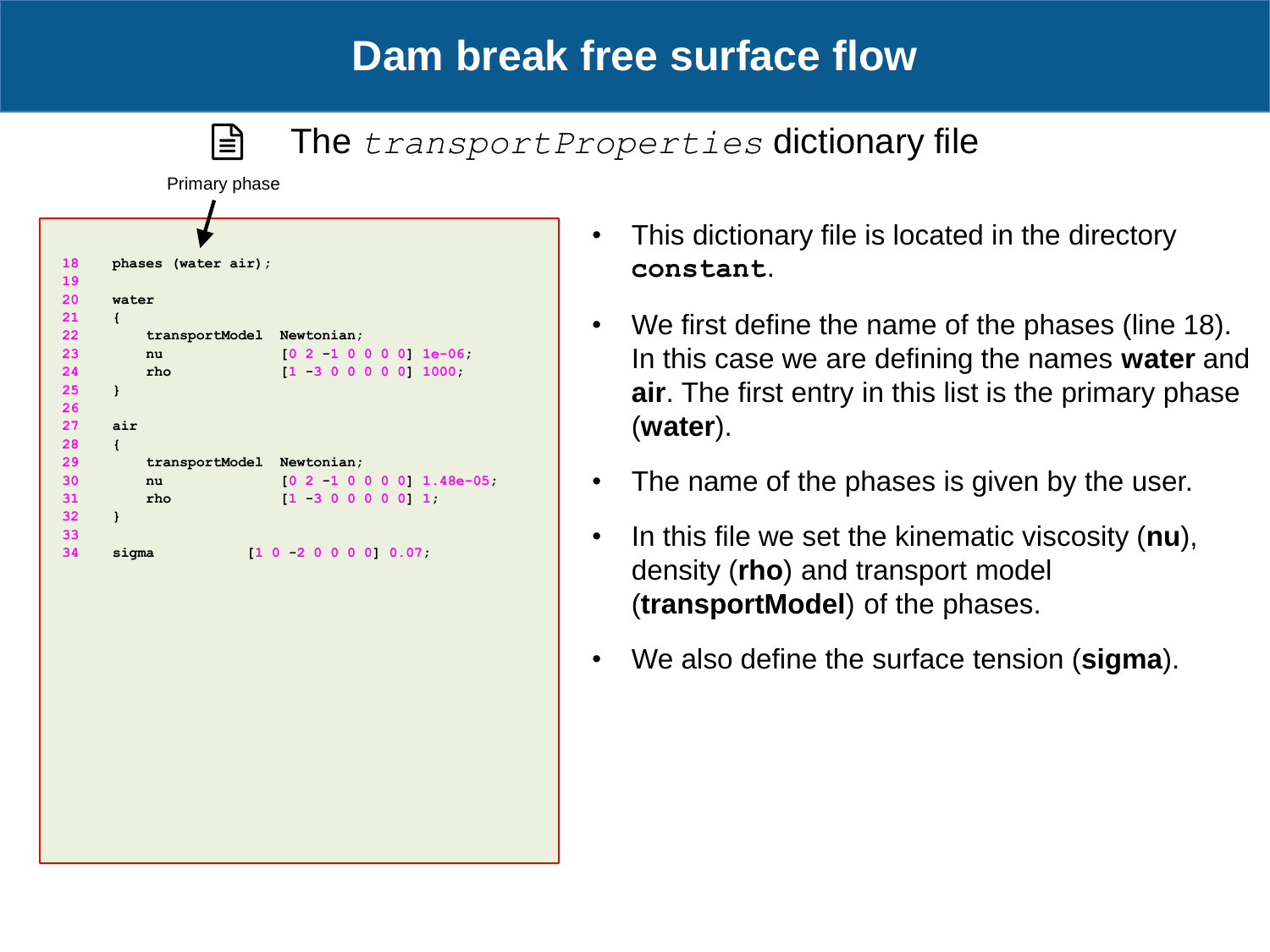l≣ੀ The *turbulenceProperties* dictionary file

- In this dictionary file we select what model we would like to use (laminar or turbulent).
- This dictionary is compulsory.
- As we do not want to model turbulence, the dictionary is defined as follows,

**18 simulationType laminar;**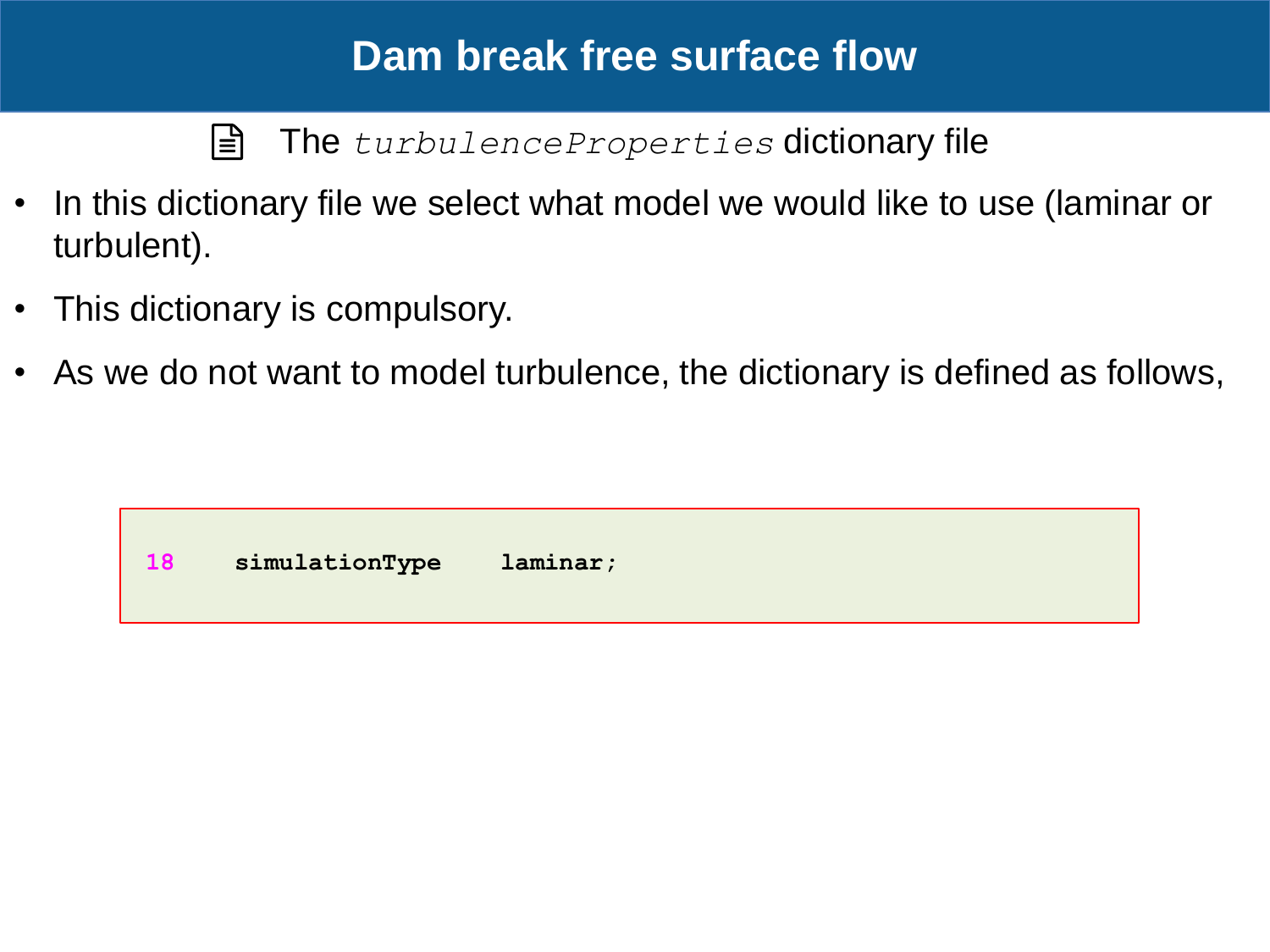### The **0** directory

- In this directory, we will find the dictionary files that contain the boundary and initial conditions for all the primitive variables.
- As we are solving the incompressible laminar Navier-Stokes equations using the VOF method, we will find the following field files:
	- *alpha.water* (volume fraction of water phase)
	- *p\_rgh* (pressure field minus hydrostatic component)
	- *U* (velocity field)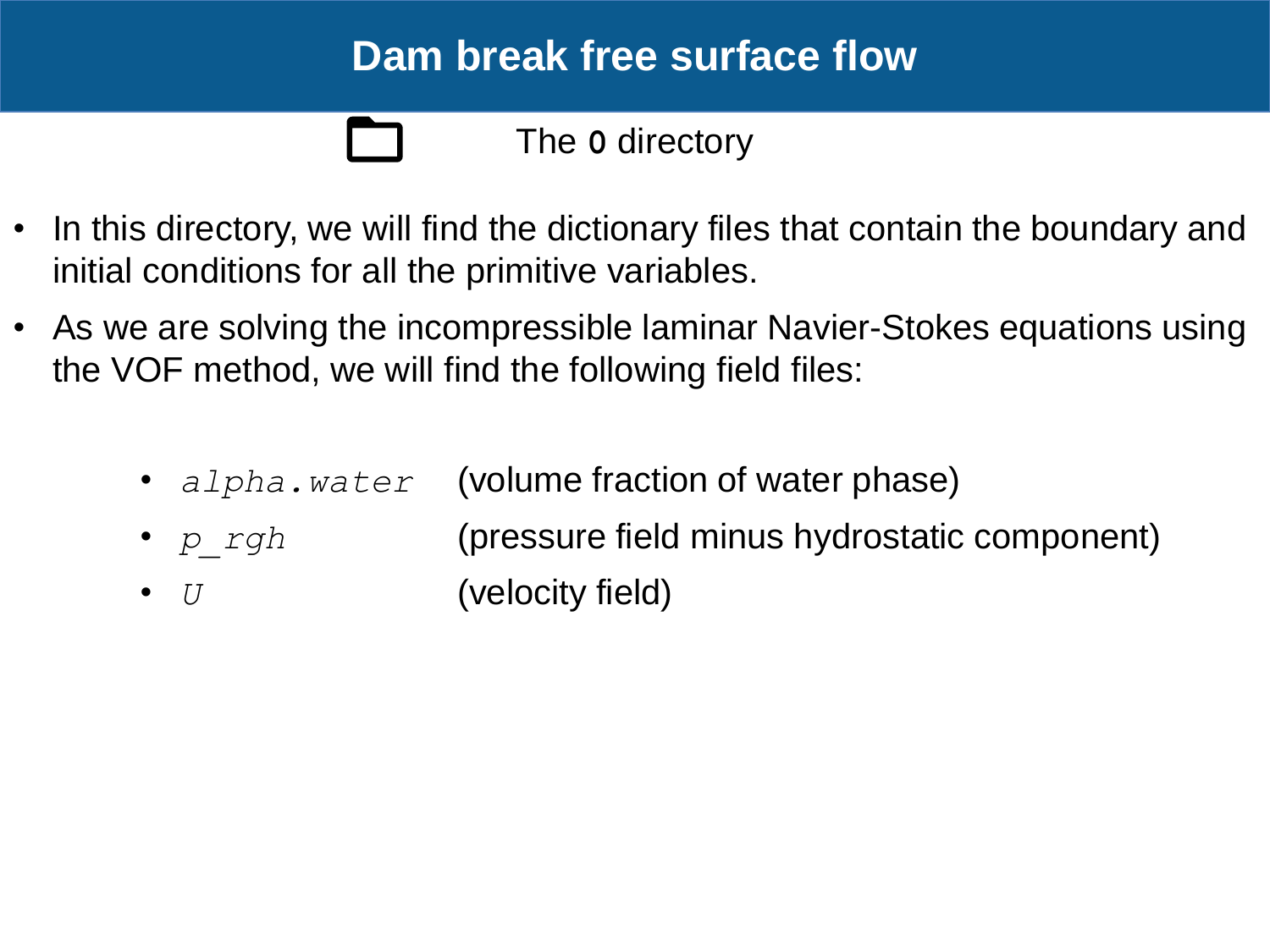#### $|\exists$ The file *0/alpha.water*

| 17 | dimensions               | $[0 0 0 0 0 0 0]$ ; |
|----|--------------------------|---------------------|
| 18 |                          |                     |
| 19 | internalField uniform 0; |                     |
| 20 |                          |                     |
| 21 | boundaryField            |                     |
| 22 | $\mathbf{f}$             |                     |
| 23 | <b>leftWall</b>          |                     |
| 24 | $\mathbf{f}$             |                     |
| 25 | type                     | zeroGradient;       |
| 26 | }                        |                     |
| 27 |                          |                     |
| 28 | rightWall                |                     |
| 29 | $\mathcal{L}$            |                     |
| 30 | type                     | zeroGradient;       |
| 31 | $\mathbf{1}$             |                     |
| 32 |                          |                     |
| 33 | <b>lowerWall</b>         |                     |
| 34 | $\mathbf{f}$             |                     |
| 35 | type                     | zeroGradient;       |
| 36 | $\mathbf{I}$             |                     |
| 37 |                          |                     |
| 38 | atmosphere               |                     |
| 39 | $\mathbf{f}$             |                     |
| 40 | type                     | inletOutlet;        |
| 41 | inletValue               | uniform 0;          |
| 42 | value                    | uniform 0:          |
| 43 | $\mathbf{1}$             |                     |
| 44 |                          |                     |
| 45 | defaultFaces             |                     |
| 46 | $\mathcal{L}$            |                     |
| 47 | type                     | empty;              |
| 48 | $\mathbf{1}$             |                     |
| 49 | $\mathbf{I}$             |                     |
|    |                          |                     |
|    |                          |                     |
|    |                          |                     |

- This file contains the boundary and initial conditions for the non-dimensional scalar field **alpha.water**
- This file is named *alpha.water*, because the primary phase is water (we defined the primary phase in the *transportProperties* dictionary).
- Initially, this field is initialized as 0 in the whole domain (line 19). This means that there is no water in the domain at time 0. Later, we will initialize the water column and this file will be overwritten with a non-uniform field for the **internalField**.
- For the **leftWall**, **rightWall,** and **lowerWall** patches we are using a **zeroGradient** boundary condition (we are just extrapolating the internal values to the boundary face).
- For the **atmosphere** patch we are using an **inletOutlet** boundary condition**.** This boundary condition avoids backflow into the domain. If the flow is going out it will use **zeroGradient** and if the flow is coming back it will assign the value set in the keyword **inletValue** (line 41).
- The **defaultFaces** patch is of **primitive type empty**.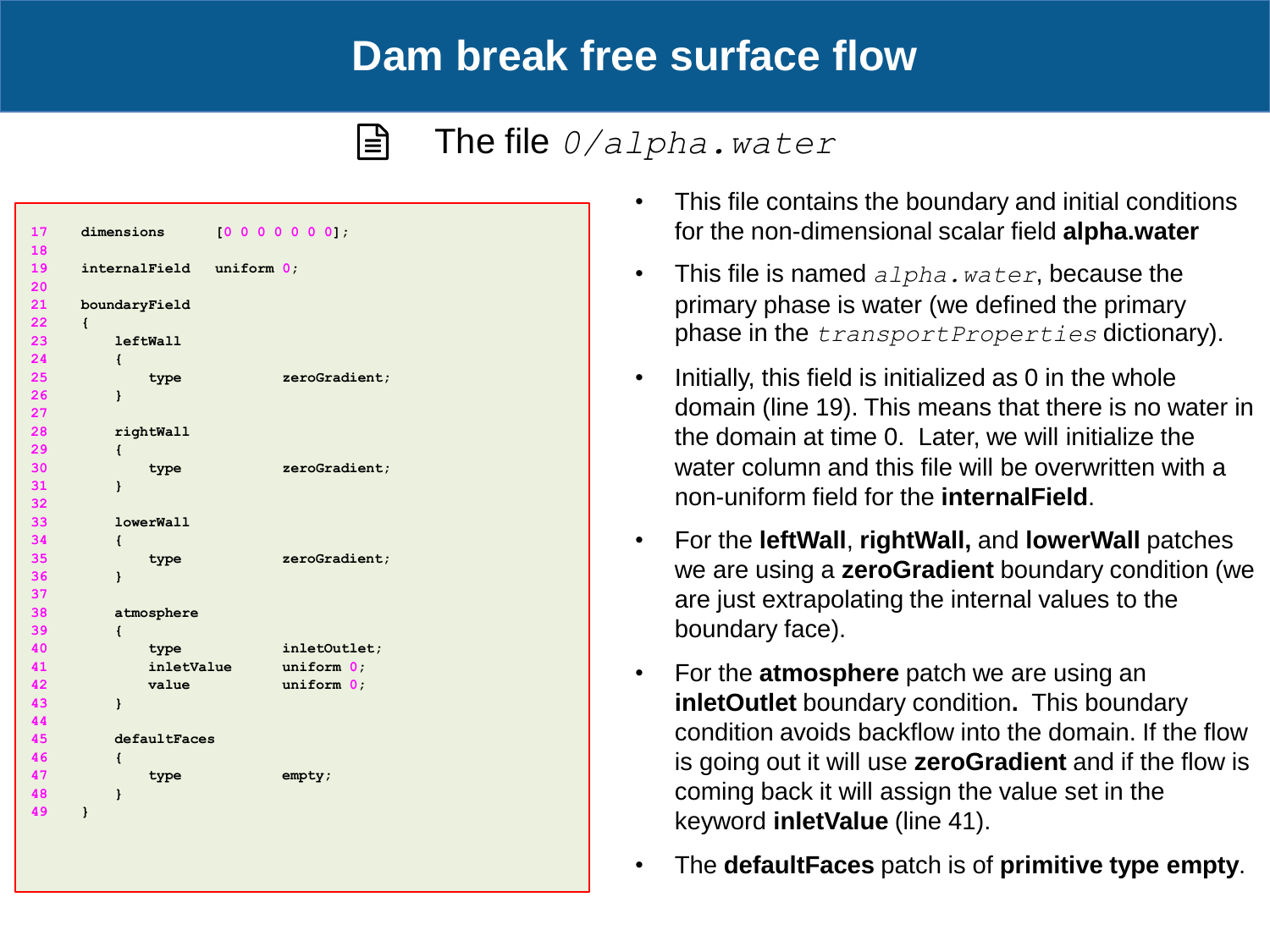### The file *0/p\_rgh*

| 17 | dimensions               | $[1 \ 1 \ 2 \ 0 \ 0 \ 0 \ 0],$ |
|----|--------------------------|--------------------------------|
| 18 |                          |                                |
| 19 | internalField uniform 0; |                                |
| 20 |                          |                                |
| 21 | boundaryField            |                                |
| 22 | $\left\{ \right.$        |                                |
| 23 | <b>leftWall</b>          |                                |
| 24 | $\mathbf{f}$             |                                |
| 25 | type                     | fixedFluxPressure;             |
| 26 | value                    | uniform 0;                     |
| 27 | $\mathbf{1}$             |                                |
| 29 | rightWall                |                                |
| 30 | $\mathbf{f}$             |                                |
| 31 | type                     | fixedFluxPressure;             |
| 32 | value                    | uniform 0:                     |
| 33 | $\mathbf{1}$             |                                |
| 35 | lowerWall                |                                |
| 36 | $\mathbf{f}$             |                                |
| 37 | type                     | fixedFluxPressure;             |
| 38 | value                    | uniform 0;                     |
| 39 | ł                        |                                |
| 41 | atmosphere               |                                |
| 42 | $\mathbf{f}$             |                                |
| 43 | type                     | totalPressure;                 |
| 44 | p0                       | uniform 0;                     |
| 45 | U                        | U;                             |
| 46 | phi                      | phi;                           |
| 47 | rho                      | rho;                           |
| 48 | psi                      | none;                          |
| 49 | gamma                    | 1:                             |
| 50 | value                    | uniform 0;                     |
| 51 | }                        |                                |
| 53 | defaultFaces             |                                |
| 54 | $\mathbf{f}$             |                                |
| 55 | type                     | empty;                         |
| 56 | ł                        |                                |
| 57 | $\mathbf{I}$             |                                |
|    |                          |                                |

 $|\exists|$ 

- This file contains the boundary and initial conditions for the dimensional field **p\_rgh**. The dimensions of this field are given in Pascal (line 17)
- This scalar field contains the value of the static pressure field minus the hydrostatic component.
- This field is initialized as 0 in the whole domain (line 19).
- For the **leftWall**, **rightWall,** and **lowerWall** patches we are using a **fixedFluxPressure** boundary condition (refer to the source code or doxygen documentation to know more about this boundary condition).
- For the **atmosphere** patch we are using the **totalPressure** boundary condition (refer to the source code or doxygen documentation to know more about this boundary condition).
- The **defaultFaces** patch is of **primitive type empty**.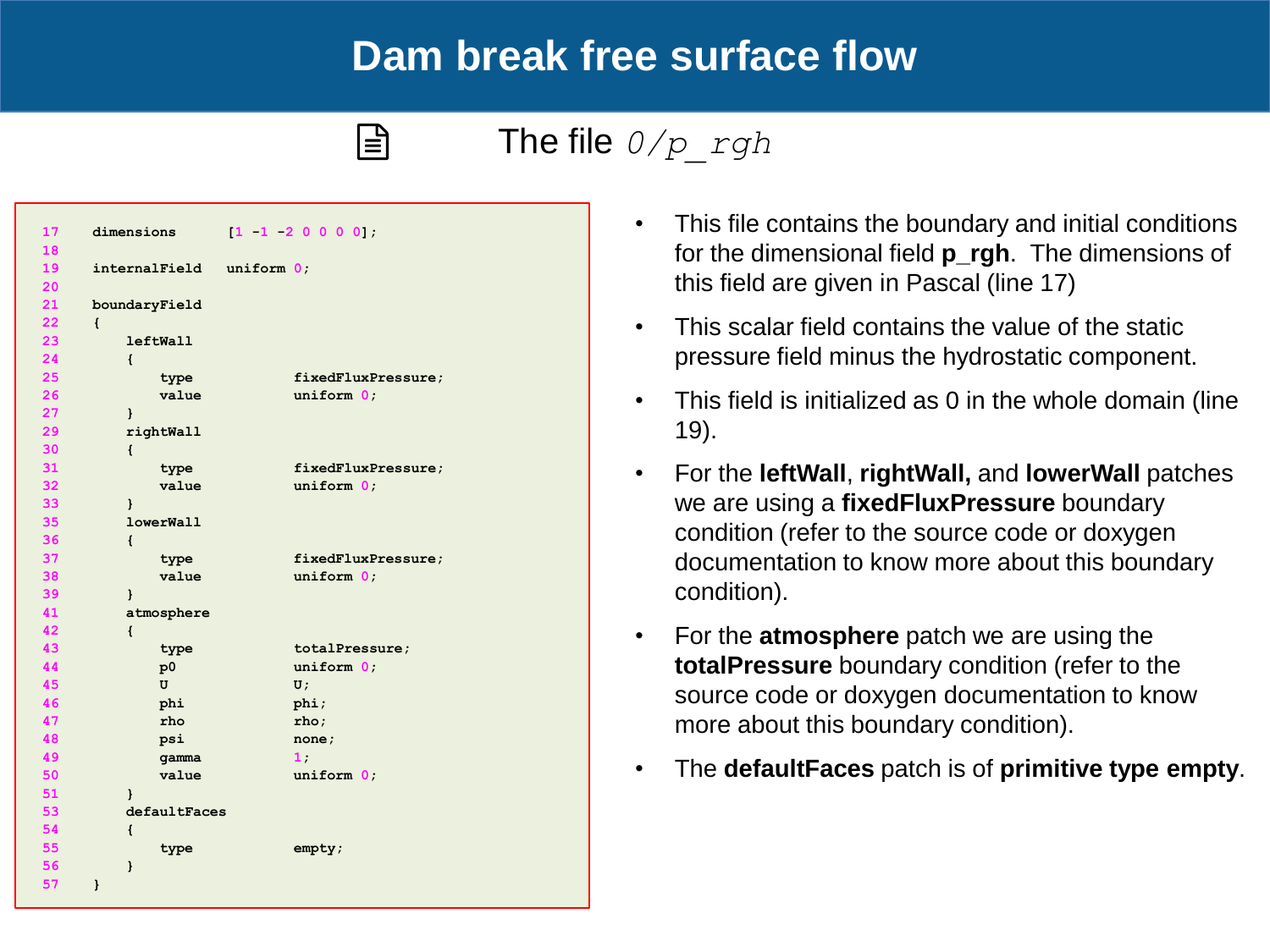The file *0/U*

| 17              | dimensions                     | [0 1 1 0 0 0 0];             |
|-----------------|--------------------------------|------------------------------|
| 18              |                                |                              |
| 19              | internalField uniform (0 0 0); |                              |
| 20              |                                |                              |
| 21              | boundaryField                  |                              |
| 22 <sub>2</sub> | $\left\{ \right.$              |                              |
| 23              | <b>leftWall</b>                |                              |
| 24              | $\left\{ \right.$              |                              |
| 25              | type                           | fixedValue;                  |
| 26              | value                          | uniform $(0 0 0)$ ;          |
| 27              | $\mathbf{I}$                   |                              |
| 28              | rightWall                      |                              |
| 29              | $\mathbf{f}$                   |                              |
| 30              | type                           | fixedValue;                  |
| 31              | value                          | uniform $(0\ 0\ 0)$ ;        |
| 32              | $\mathbf{I}$                   |                              |
| 33              | <b>lowerWall</b>               |                              |
| 34              | $\left\{ \right.$              |                              |
| 35              | type                           | fixedValue;                  |
| 36              | value                          | uniform $(0 0 0)$ ;          |
| 37              | $\mathbf{I}$                   |                              |
| 38              | atmosphere                     |                              |
| 39              | $\mathbf{f}$                   |                              |
| 40              | type                           | pressureInletOutletVelocity; |
| 41              | value                          | uniform $(0 0 0)$ ;          |
| 42              | $\mathbf{1}$                   |                              |
| 43              | defaultFaces                   |                              |
| 44              | $\mathbf{f}$                   |                              |
| 45              | type                           | empty;                       |
| 46              | $\mathbf{I}$                   |                              |
| 47              | $\mathbf{1}$                   |                              |
|                 |                                |                              |
|                 |                                |                              |
|                 |                                |                              |

 $|\exists|$ 

- This file contains the boundary and initial conditions for the dimensional vector field **U**.
- We are using uniform initial conditions and the numerical value is **(0 0 0)** (keyword **internalField** in line 19).
- The **leftWall**, **rightWall,** and **lowerWall** patches are no-slip walls, therefore we impose a **fixedValue**  boundary condition with a value of **(0 0 0)** at the wall.
- For the **outlet** patch we are using a **zeroGradient** boundary condition (we are just extrapolating the internal values to the boundary face).
- For the **atmosphere** patch we are using the **pressureInlterOutletVelocity** boundary condition (refer to the source code or doxygen documentation to know more about this boundary condition).
- The **defaultFaces** patch is of **primitive type empty**.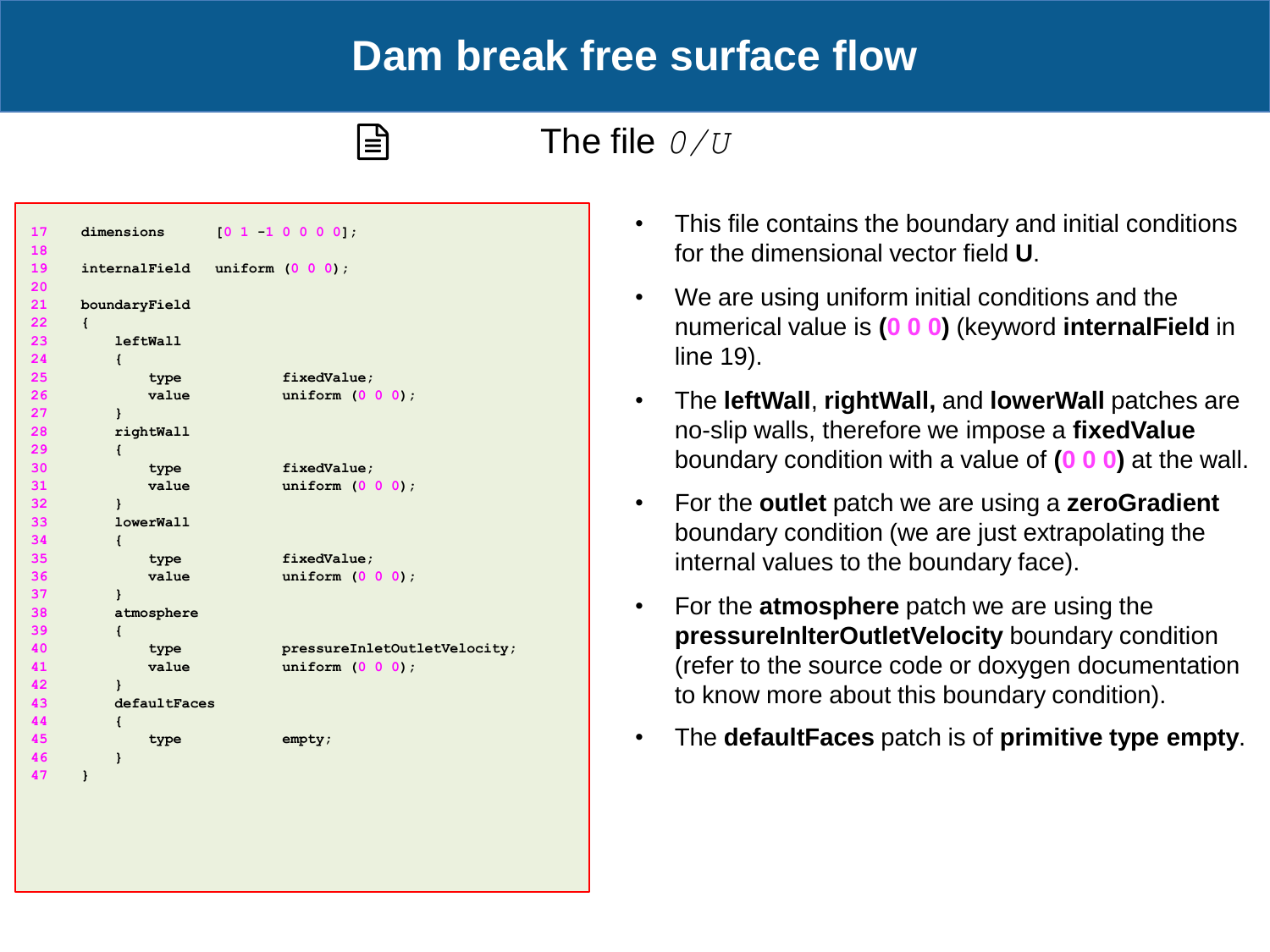The **system** directory

- The **system** directory consists of the following compulsory dictionary files:
	- *controlDict*
	- *fvSchemes*
	- *fvSolution*
- *controlDict* contains general instructions on how to run the case.
- *fvSchemes* contains instructions for the discretization schemes that will be used for the different terms in the equations.
- *fvSolution* contains instructions on how to solve each discretized linear equation system.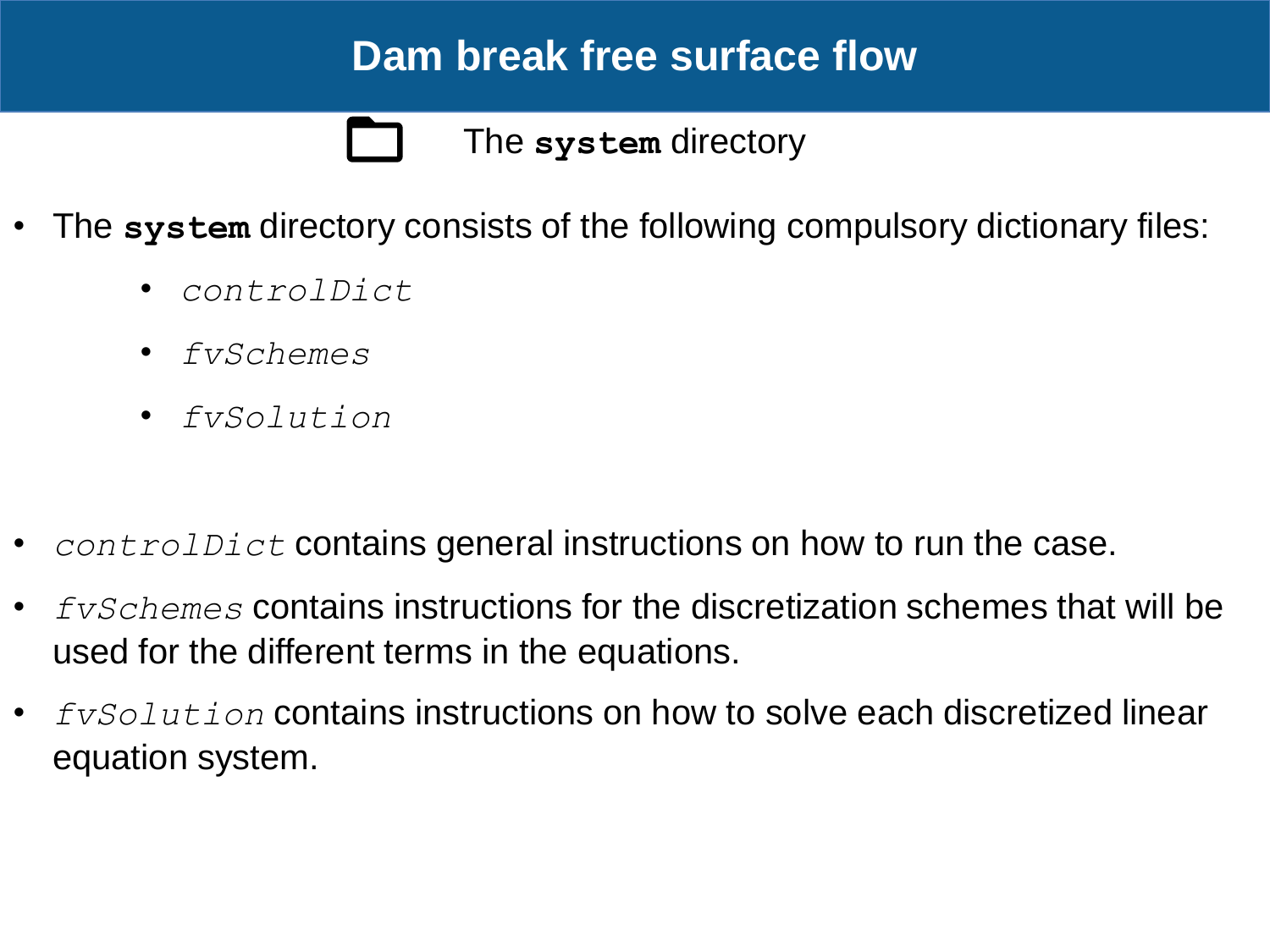#### $|\exists|$ The *controlDict* dictionary

```
18 application interFoam;
19 
20 startFrom startTime;
21 
22 startTime 0;
23 
24 stopAt endTime;
25 
26 endTime 1;
27 
28 deltaT 0.001;
29 
30 writeControl adjustableRunTime;
31 
32 writeInterval 0.05;
33 
34 purgeWrite 0;
35 
36 writeFormat ascii;
37 
38 writePrecision 8;
39 
40 writeCompression uncompressed;
41 
42 timeFormat general;
43 
44 timePrecision 8;
45 
46 runTimeModifiable yes;
47 
48 adjustTimeStep yes;
49 
50 maxCo 1;
51 maxAlphaCo 1;
52 maxDeltaT 1;
```
- This case starts from time 0 (**startTime**).
- It will run up to 1 second (**endTime**).
- The initial time step of the simulation is 0.001 seconds (**deltaT**).
- It will write the solution every 0.05 seconds (**writeInterval**) of simulation time (**runTime**). It will automatically adjust the time step (**adjustableRunTime**), in order to save the solution at the precise write interval.
- It will keep all the solution directories (**purgeWrite**).
- It will save the solution in ascii format (**writeFormat**).
- The write precision is 8 digits (**writePrecision**). It will only save eight digits in the output files.
- And as the option **runTimeModifiable** is on, we can modify all these entries while we are running the simulation.
- In line 48 we turn on the option **adjustTimeStep**. This option will automatically adjust the time step to achieve the maximum desired courant number (lines 50-51). We also set a maximum time step in line 52.
- Remember, the first time step of the simulation is done using the value set in line 28 and then it is automatically scaled to achieve the desired maximum values (lines 50-51).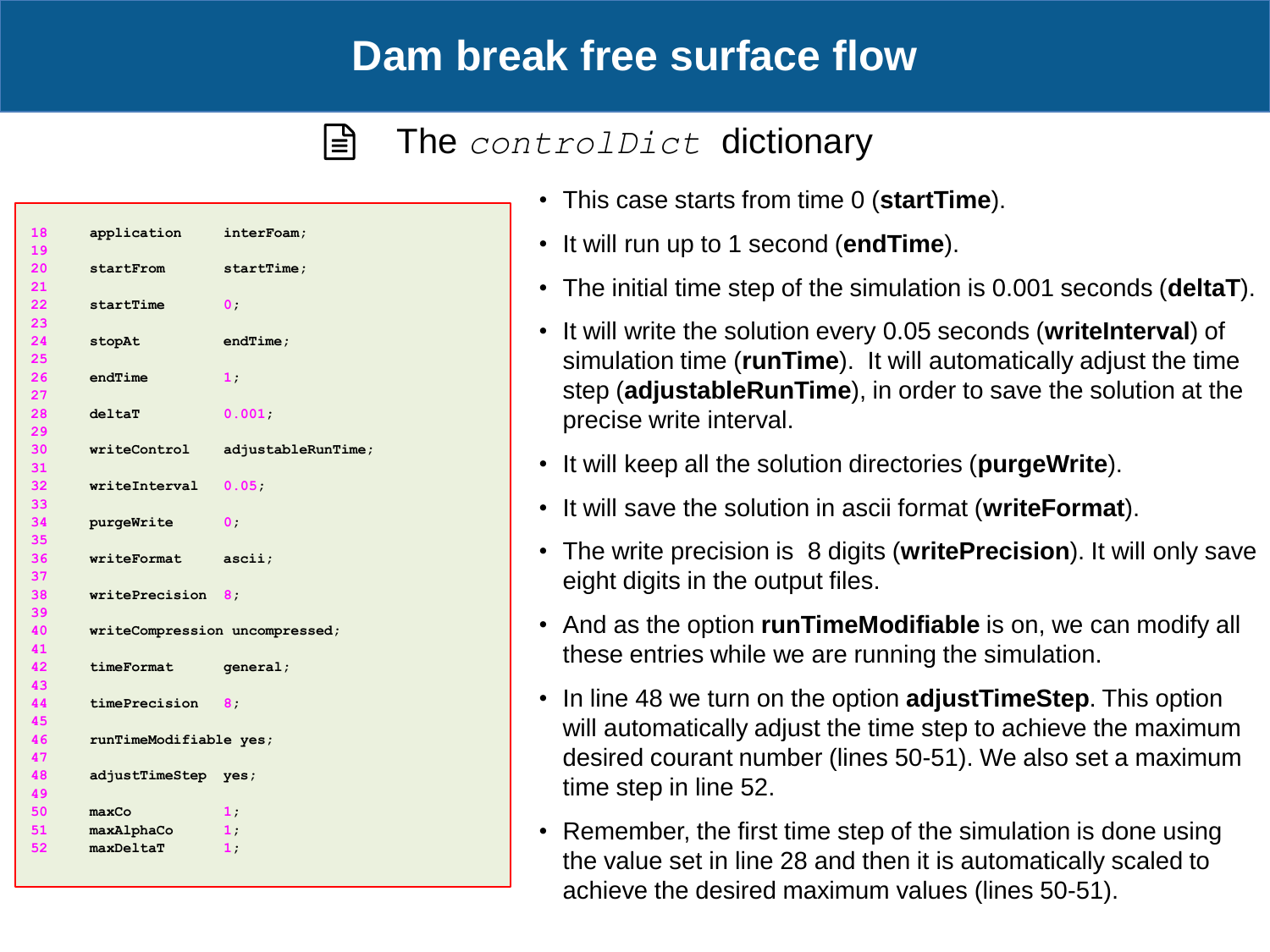#### The *controlDict* dictionary  $|\exists$



- Let us take a look at the **functionObjects** definitions.
- In lines 63-79 we define the **fieldMinMax functionObject**  which computes the minimum and maximum values of the field variables (**p U alpha.water**).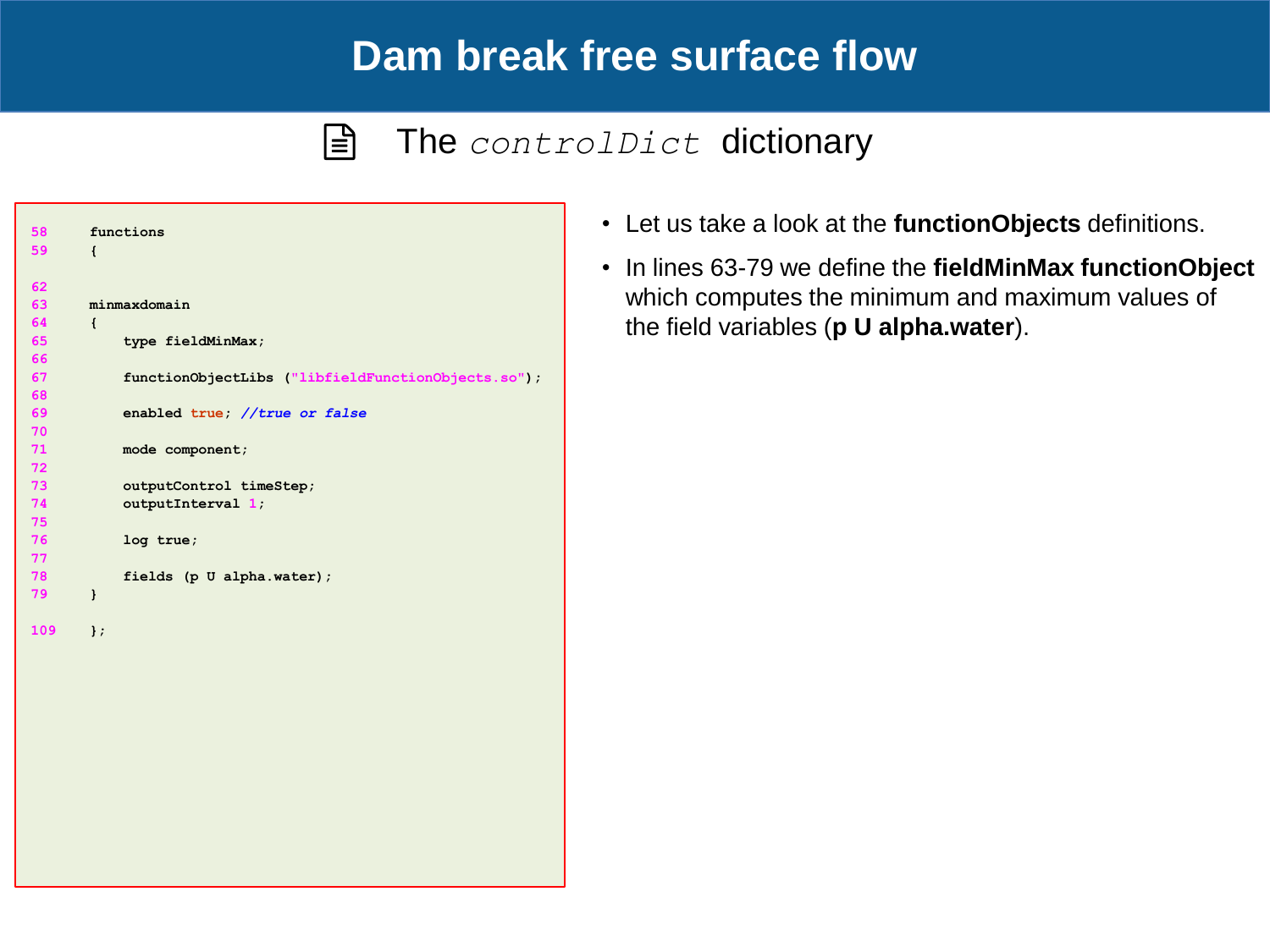#### $\vert \exists \vert$ The *controlDict* dictionary

| 58  |                   | functions               |                                                    |
|-----|-------------------|-------------------------|----------------------------------------------------|
| 59  | $\left\{ \right.$ |                         |                                                    |
| 84  |                   |                         |                                                    |
| 85  |                   | water in domain         |                                                    |
| 86  | $\mathbf{f}$      | type                    | cellSource;                                        |
| 87  |                   |                         | functionObjectLibs ("libfieldFunctionObjects.so"); |
| 88  |                   | enabled                 | true;                                              |
| 89  |                   |                         |                                                    |
| 90  |                   | //outputControl         | outputTime;                                        |
| 91  |                   | outputControl timeStep; |                                                    |
| 92  |                   | outputInterval          | 1;                                                 |
| 93  |                   |                         |                                                    |
| 94  |                   | 1 <sub>oq</sub>         | true;                                              |
| 95  |                   |                         |                                                    |
| 96  |                   | valueOutput             | false;                                             |
| 97  |                   |                         |                                                    |
| 98  |                   | source                  | all;                                               |
| 99  |                   |                         |                                                    |
| 100 |                   | operation               | volIntegrate;                                      |
| 101 |                   | fields                  |                                                    |
| 102 |                   | $\overline{(}$          |                                                    |
| 103 |                   | alpha.water             |                                                    |
| 104 |                   | $\mathbf{)}$ ;          |                                                    |
| 105 | $\mathbf{1}$      |                         |                                                    |
|     |                   |                         |                                                    |
| 109 | $\mathbf{E}$      |                         |                                                    |
|     |                   |                         |                                                    |
|     |                   |                         |                                                    |
|     |                   |                         |                                                    |
|     |                   |                         |                                                    |
|     |                   |                         |                                                    |
|     |                   |                         |                                                    |
|     |                   |                         |                                                    |
|     |                   |                         |                                                    |

- Let us take a look at the **functionObjects** definitions.
- In lines 84-105 we define the **cellSource functionObject**  which computes the volume integral (**volIntegrate**) of the field variable **alpha.water** in all the domain.
- Basically, we are monitoring the quantity of water in the domain.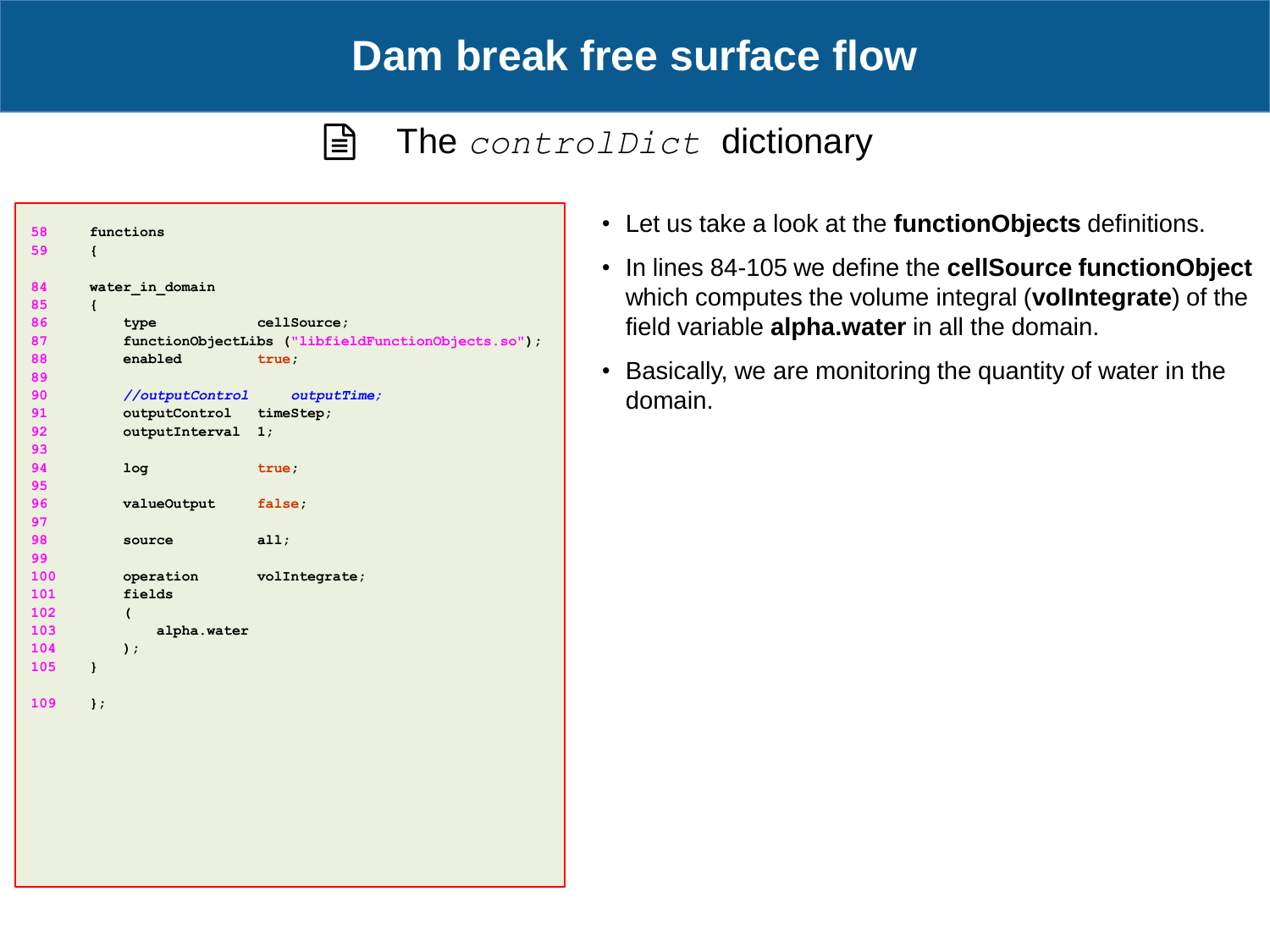### The *fvSchemes* dictionary

```
18 ddtSchemes
19 {
20 default Euler;
21 }
22 
23 gradSchemes
24 {
25 default Gauss linear;
26 }
27 
28 divSchemes
29 {
30 div(rhoPhi,U) Gauss linearUpwind grad(U);
31 div(phi,alpha) Gauss vanLeer;
32 div(phirb,alpha) Gauss linear;
33 div(((rho*nuEff)*dev2(T(grad(U))))) Gauss linear;
34 }
35 
36 laplacianSchemes
37 {
38 default Gauss linear corrected;
39 }
40 
41 interpolationSchemes
42 {
43 default linear;
44 }
45 
46 snGradSchemes
47 {
48 default corrected;
49 }
```
 $|\exists|$ 

- In this case, for time discretization (**ddtSchemes**) we are using the **Euler** method.
- For gradient discretization (**gradSchemes**) we are using the **Gauss linear** method.
- For the discretization of the convective terms (**divSchemes**) we are using **linearUpwind** interpolation method for the term **div(rhoPhi,U)**.
- For the term **div(phi,alpha)** we are using **vanLeer**  interpolation. For the term **div(phirb,alpha)** we are using **linear** interpolation. These terms are related to the volume fraction equation.
- For the term **div(((rho\*nuEff)\*dev2(T(grad(U)))))** we are using **linear** interpolation (this term is related to the turbulence modeling).
- For the discretization of the Laplacian (**laplacianSchemes** and **snGradSchemes**) we are using the **Gauss linear corrected** method
- This method is second order accurate but oscillatory.
- Remember, at the end of the day we want a solution that is second order accurate.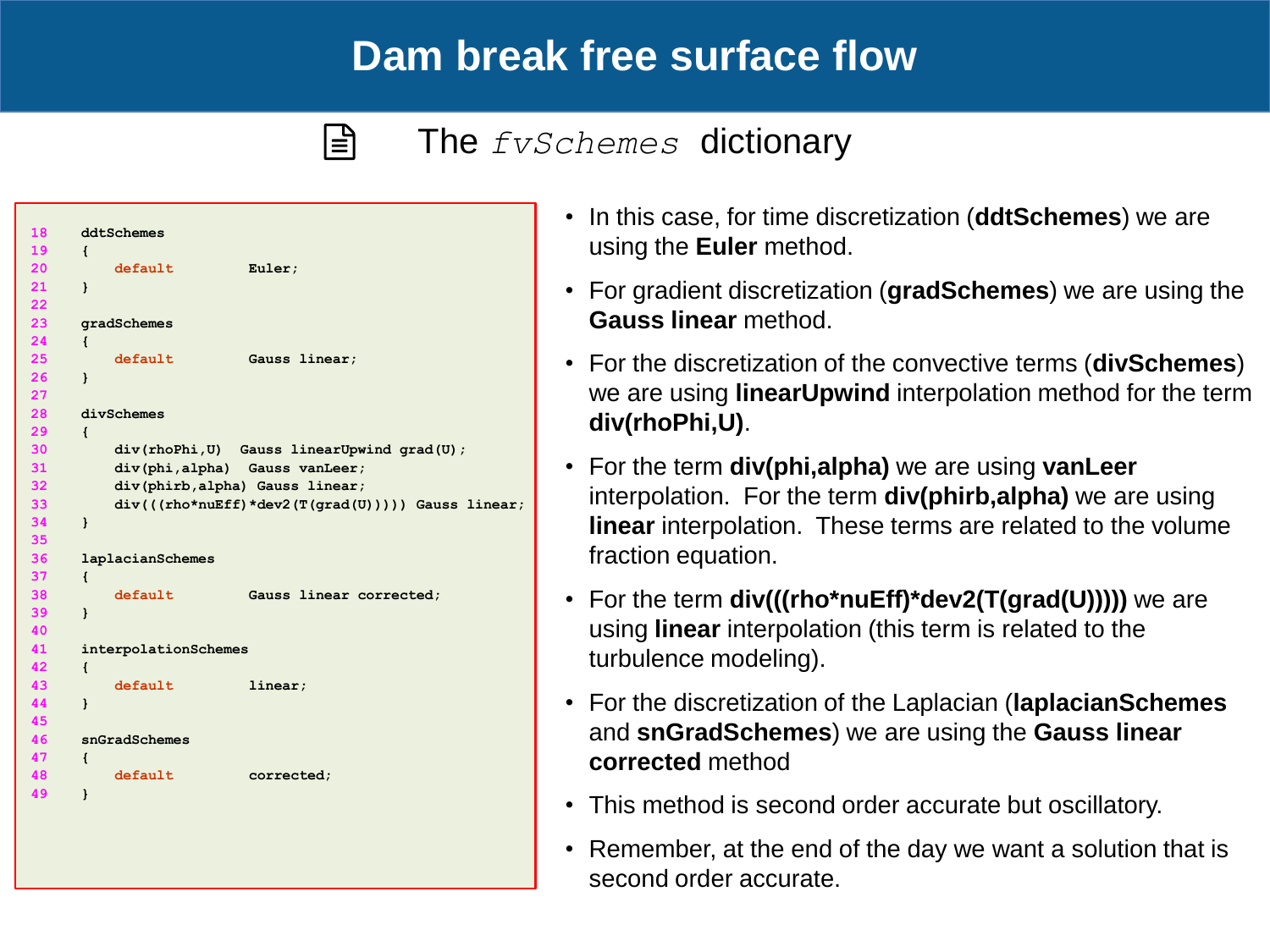### The *fvSolution* dictionary

```
18 solvers
19 {
20 "alpha.water.*"
21 {
22 nAlphaCorr 2;
23 nAlphaSubCycles 1;
24 cAlpha 1;
25 
26 MULESCorr yes;
27 nLimiterIter 3;
28 
29 solver smoothSolver;
30 smoother symGaussSeidel;
31 tolerance 1e-8;
32 relTol 0;
33 }
34 
35 pcorr
36 {
37 solver PCG;
38 preconditioner DIC;
39 tolerance 1e-8;
40 relTol 0;
41 }
42 
43 p_rgh
44 {
45 solver PCG;
46 preconditioner DIC;
47 tolerance 1e-06;
48 relTol 0.01;
49 }
```
 $|\exists|$ 

- To solve the volume fraction or **alpha.water** (lines 20-33) we are using the **smoothSolver** method.
- In line 26 we turn on the semi-implicit method MULES. The keyword **nLimiterIter** controls the number of MULES iterations over the limiter.
- To have more stability it is possible to increase the number of loops and corrections used to solve **alpha.water** (lines 22-23).
- The keyword **cAlpha** (line 24) controls the sharpness of the interface (1 is usually fine for most cases).
- In lines 35-41 we setup the solver for **pcorr** (pressure correction).
- In lines 43-49 we setup the solver for **p\_rgh**.
- FYI, in this case **pcorr** is solved only one time at the beginning of the computation.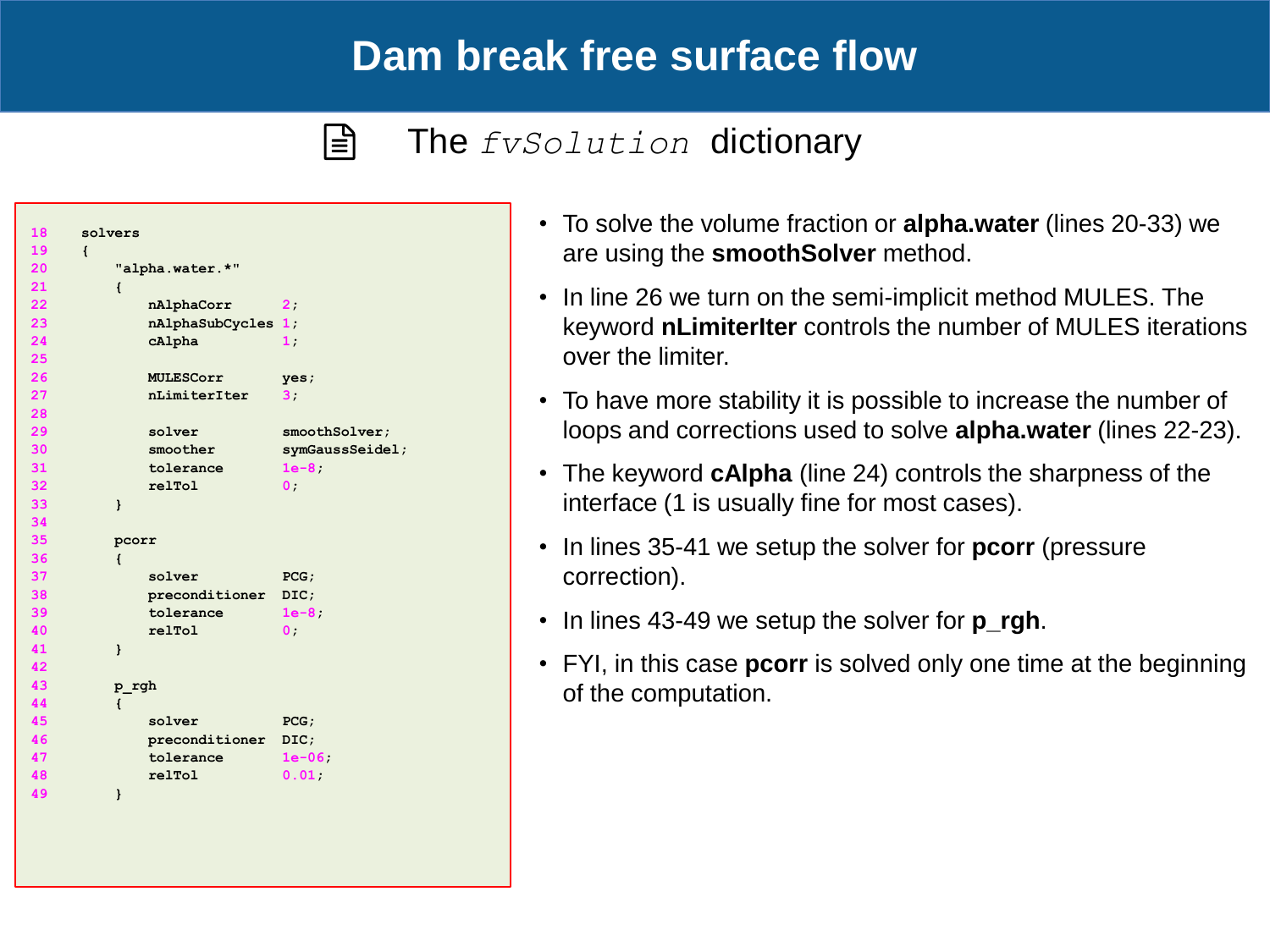#### $|\exists|$ The *fvSolution* dictionary

```
51 p_rghFinal
52 {
53 $p_rgh;
54 relTol 0;
55 }
56 
57 "(U|Ufinal)"
58 {
59 solver smoothSolver;
60 smoother symGaussSeidel;
61 tolerance 1e-06;
62 relTol 0;
70 }
71 }
72 
73 PIMPLE
74 {
75 momentumPredictor yes;
76 nOuterCorrectors 1;
77 nCorrectors 3;
78 nNonOrthogonalCorrectors 1;
79 }
80 
81 relaxationFactors
82 {
83 fields
84 {
85 ".*" 1;
86 }
87 equations
88 {
89 ".*" 1;
90 }
91 }
```
- In lines 51-55 we setup the solver for **p\_rghFinal**. This correspond to the last iteration in the loop (we can use a tighter convergence criteria to get more accuracy without increasing the computational cost)
- In lines 57-70 we setup the solver for **U**.
- In lines 73-79 we setup the entries related to the pressurevelocity coupling method used (**PIMPLE** in this case). Setting the keyword **nOuterCorrectors** to 1 is equivalent to running using the **PISO** method.
- To gain more stability we can increase the number of correctors (lines 76-78), however this will increase the computational cost.
- In lines 81-91 we setup the under-relaxation factors related to the PIMPLE method. By setting the coefficients to one we are not under-relaxing.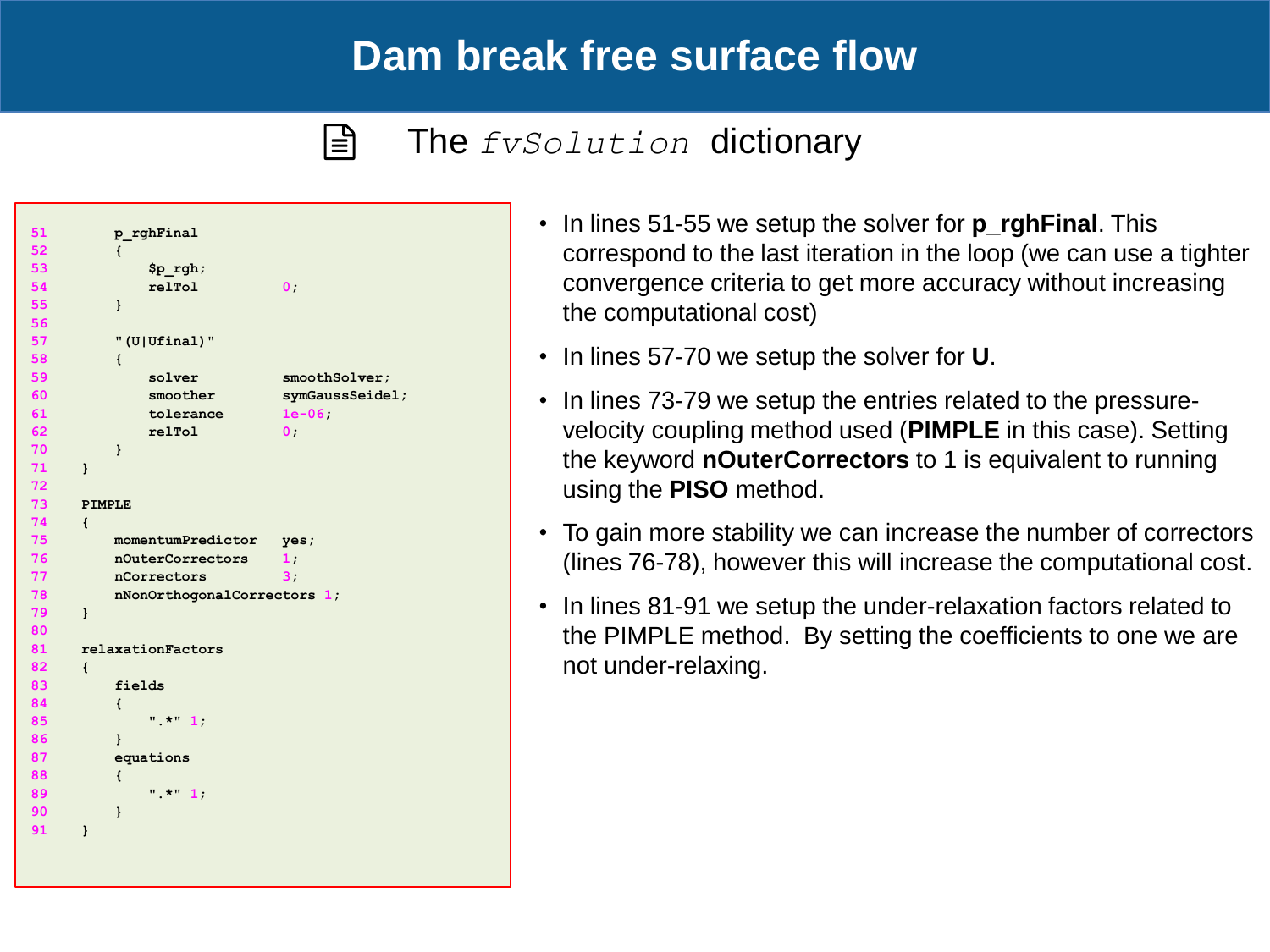The **system** directory

- In the **system** directory you will find the following optional dictionary files:
	- *decomposeParDict*
	- *setFieldsDict*
	- *probesDict*
- *decomposeParDict* is read by the utility decomposePar. This dictionary file contains information related to the mesh partitioning. This is used when running in parallel.
- *setFieldsDict* is read by the utility setFields. This utility set values on selected cells/faces.
- *probesDict* is read by the utility probeLocations. This utility sample field values at a given location.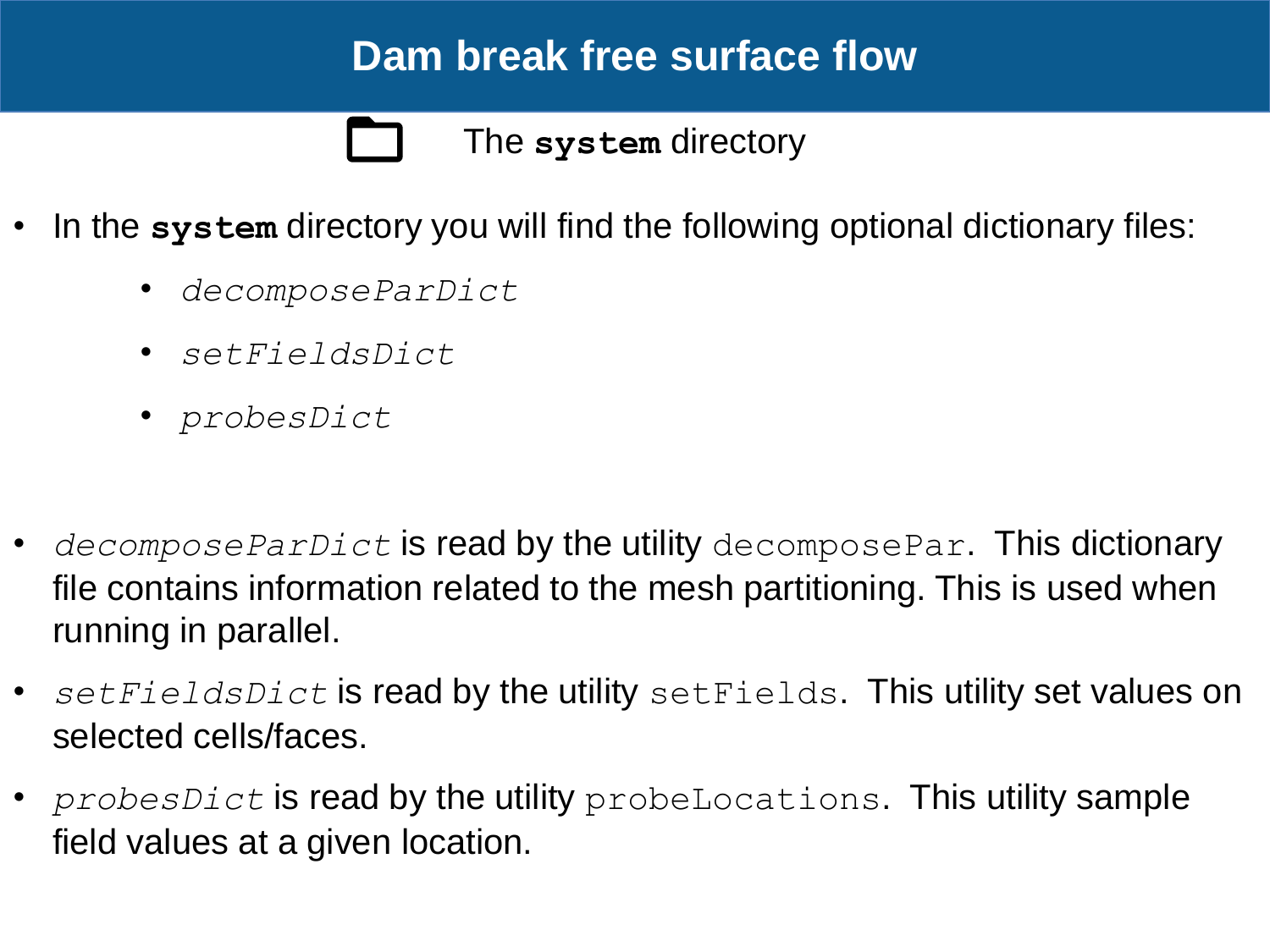### $|\exists$

### The *setFieldsDict* dictionary

| 18 | defaultFieldValues                              |
|----|-------------------------------------------------|
| 19 | (                                               |
| 20 | volScalarFieldValue alpha.water 0               |
| 21 | );                                              |
| 22 |                                                 |
| 23 | regions                                         |
| 24 | $\overline{\mathcal{L}}$                        |
| 25 | boxToCell                                       |
| 26 | ł                                               |
| 27 | box $(0 \t 0 \t -1)$ $(0.1461 \t 0.292 \t 1)$ ; |
| 28 | fieldValues                                     |
| 29 | $\overline{\mathcal{L}}$                        |
| 30 | volScalarFieldValue alpha.water 1               |
| 31 | $)$ ;                                           |
| 32 | ł                                               |
| 33 | );                                              |
|    |                                                 |

- This dictionary file is located in the directory **system**.
- In lines 18-21 we set the default value to be 0 in the whole domain (no water).
- In lines 25-32, we initialize a rectangular region (**box**) containing water (**alpha.water 1**).
- In this case, setFields will look for the dictionary file *alpha.water* and it will overwrite the original values according to the regions defined in *setFieldsDict*.
- If you are interested in initializing the vector field **U**, you can proceed as follows **volVectorFieldValue U (0 0 0)**

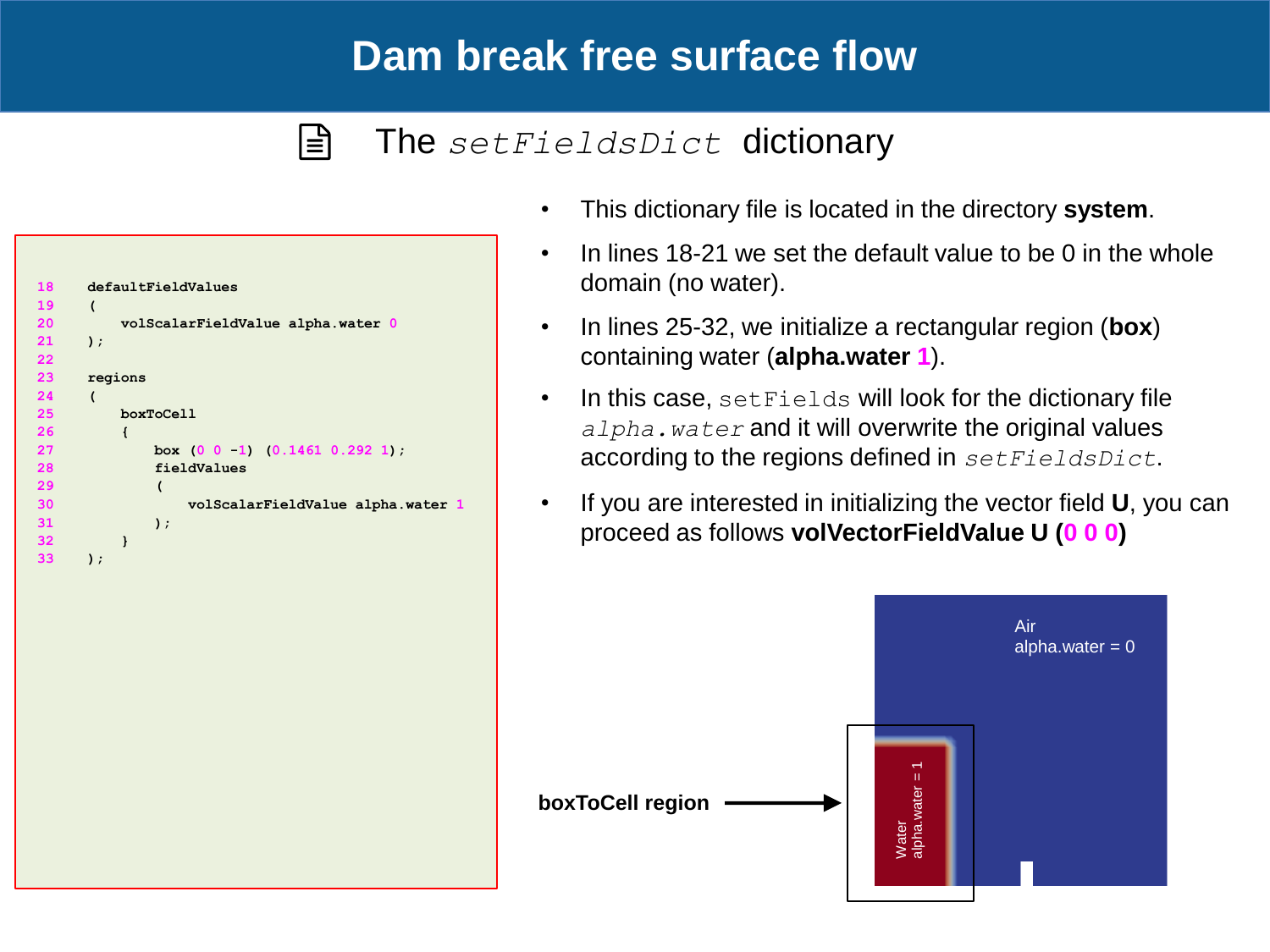$|\exists$ 

### The *probesDict* dictionary

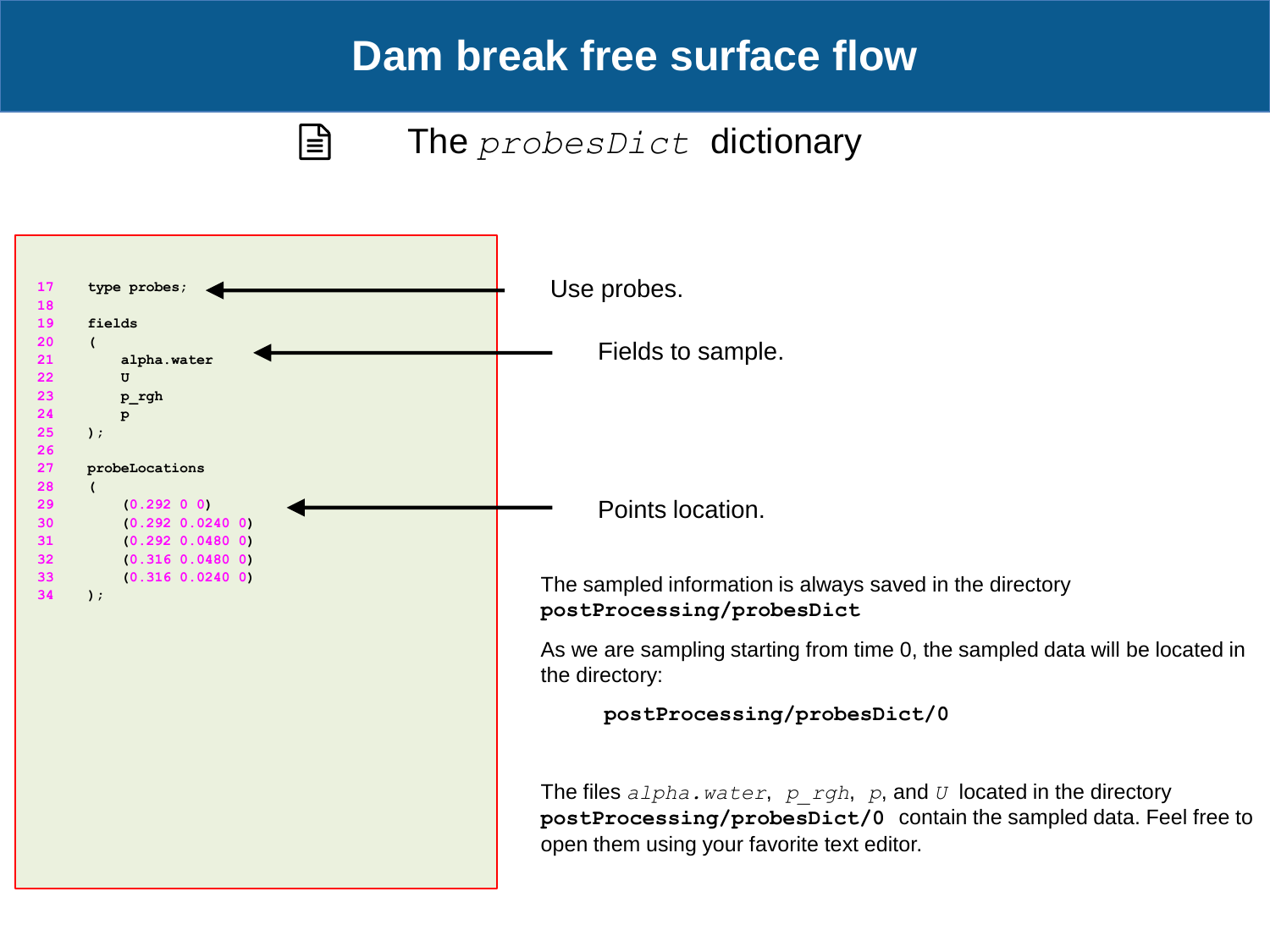### **Running the case**

- You will find this tutorial in the directory **\$PTOFC/101OF/damBreak**
- In the terminal window type:
	- 1.  $|\hat{\varphi}\rangle$  foamCleanTutorials
	- 2.  $|\$   $\gg$  blockMesh
	- $3.$   $\sqrt{5}$  checkMesh
	- 4.  $|\hat{S}\rangle$  cp 0/alpha.water.org 0/alpha.water
	- 5.  $|$  \$> setFields
	- 6.  $|$ \$> paraFoam
	- 7.  $|\hat{S}\rangle$  interFoam > log.interFoam | tail -f log.interFoam
	- 8. | \$> probeLocations
	- 9.  $|$ \$> paraFoam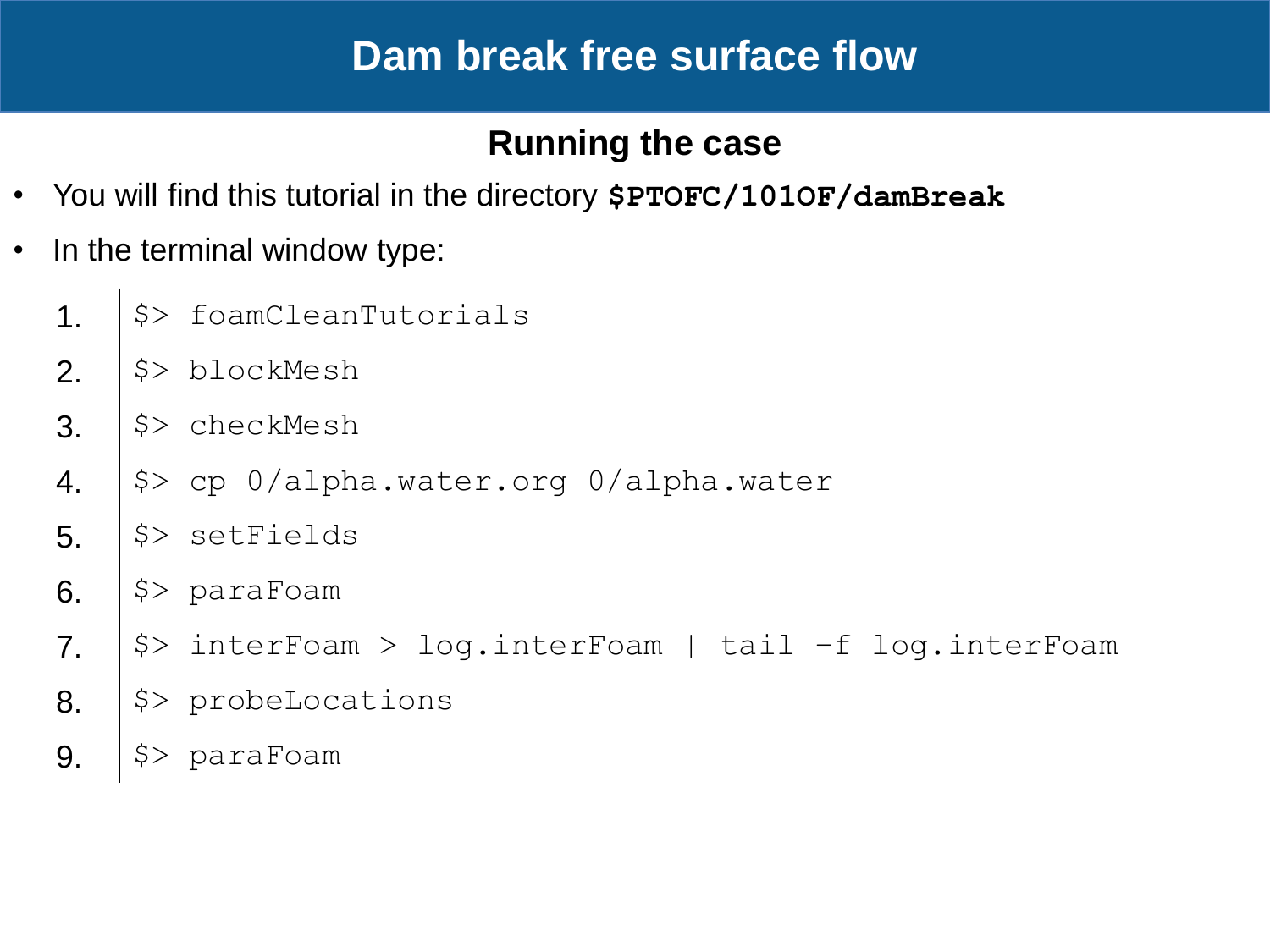### **Running the case**

- In step 2 we generate the mesh.
- In step 3 we check the mesh quality.
- In step 4 we copy the information of the backup file alpha.water.org to the file alpha.water. We do this because in the next step the utility setFields will overwrite the file alpha.water, so it is a good idea to keep a backup.
- In step 5 we initialize the solution using the utility set Fields. This utility reads the dictionary *setFieldsDict* located in the **system** directory.
- In step 6 we use paraFoam to visualize the initialization. Remember to select the field alpha.water in paraFoam.
- In step 7 we run the simulation.
- In step 8 we use the utility probeLocations to sample field values at given locations. This utility reads the dictionary *probesDict*.
- Finally, in step 9 we visualize the solution.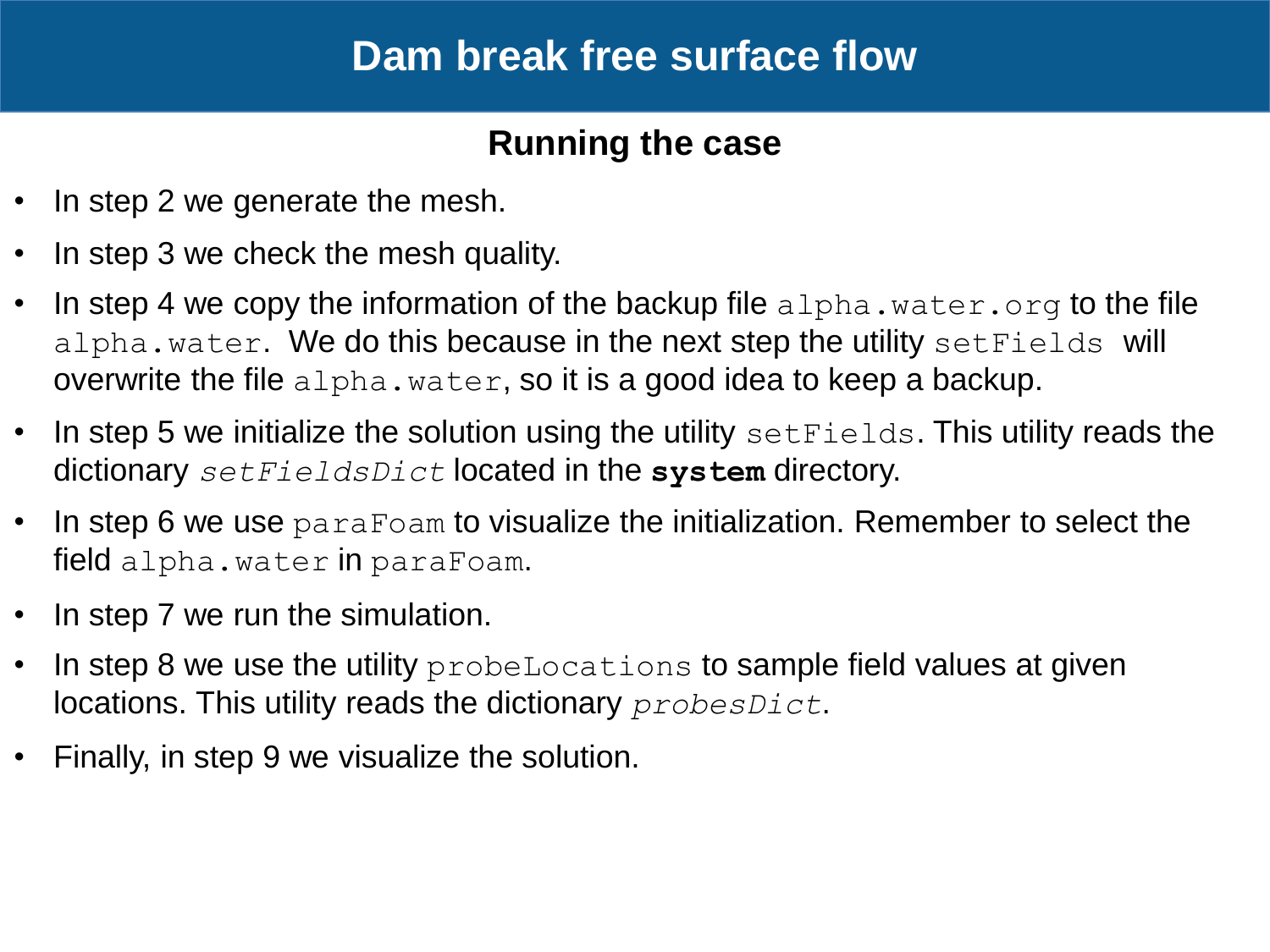• To plot the sampled data using gnuplot you can proceed as follows. To enter to the gnuplot prompt type in the terminal:

```
1. | $> gnuplot
```
• Now that we are inside the gnuplot prompt, we can type,

```
1. gnuplot> plot [][0:1.2] "postProcessing/probes/0/alpha.water" u 1:2 pt 7 w lp,
           " " u 1:3 pt 7 w lp, " " u 1:4 pt 7 w lp,
           " " u 1:5 pt 7 w lp, " " u 1:6 pt 7 w lp
2. qnuplot> plot [][] "postProcessing/probes/0/p_rgh" u 1:2 pt 7 w lp,
           " " u 1:3 pt 7 w lp, " " u 1:4 pt 7 w lp,
           " " u 1:5 pt 7 w lp, " " u 1:6 pt 7 w lp
3. gnuplot> plot [][] "postProcessing/probes/0.05/p" u 1:2 pt 7 w lp,
           " " u 1:3 pt 7 w lp, " " u 1:4 pt 7 w lp,
           " " u 1:5 pt 7 w lp, " " u 1:6 pt 7 w lp
4. | gnuplot> exit
   To exit gnuplot
```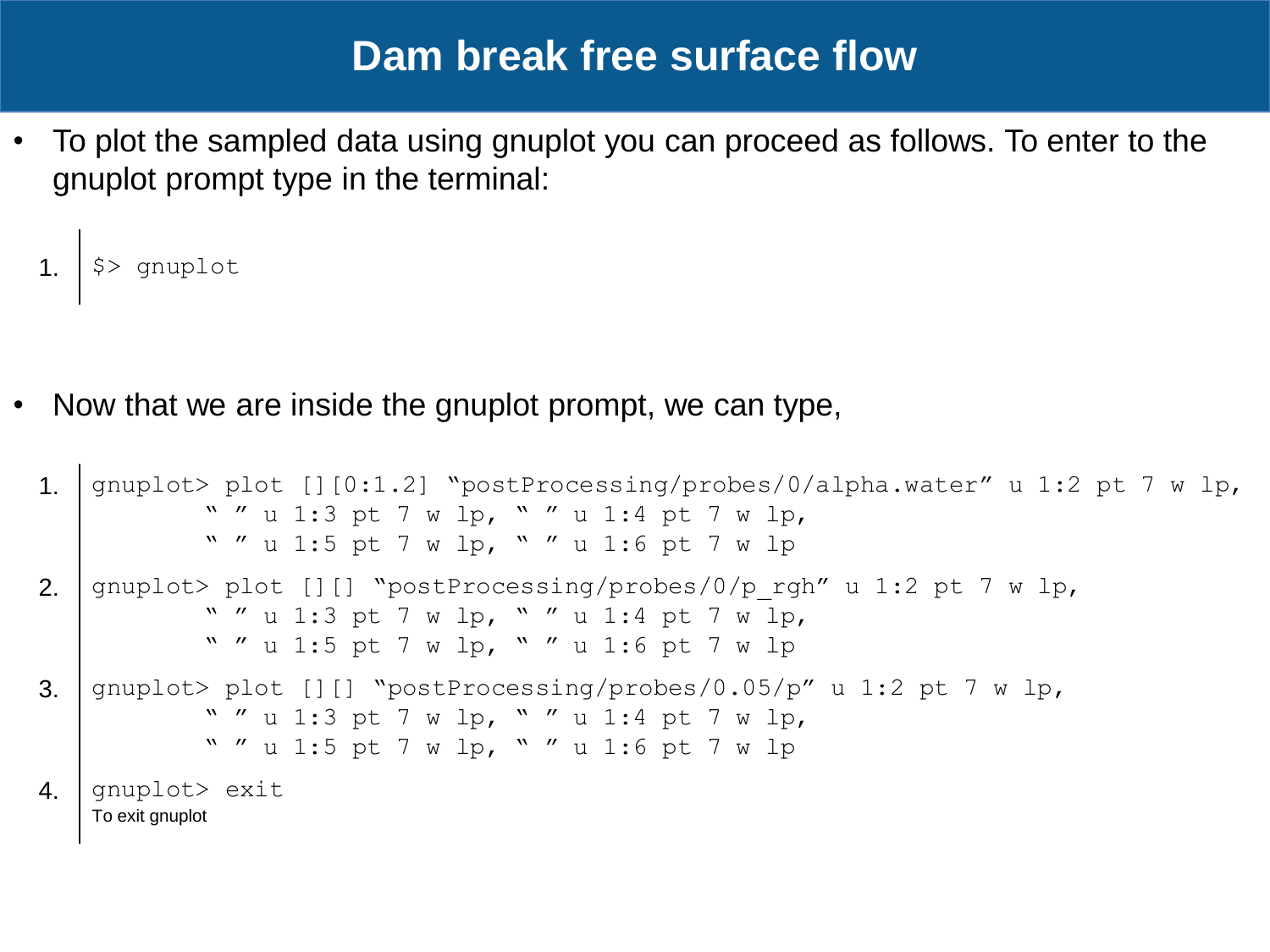• The output of steps 2 and 3 is the following:

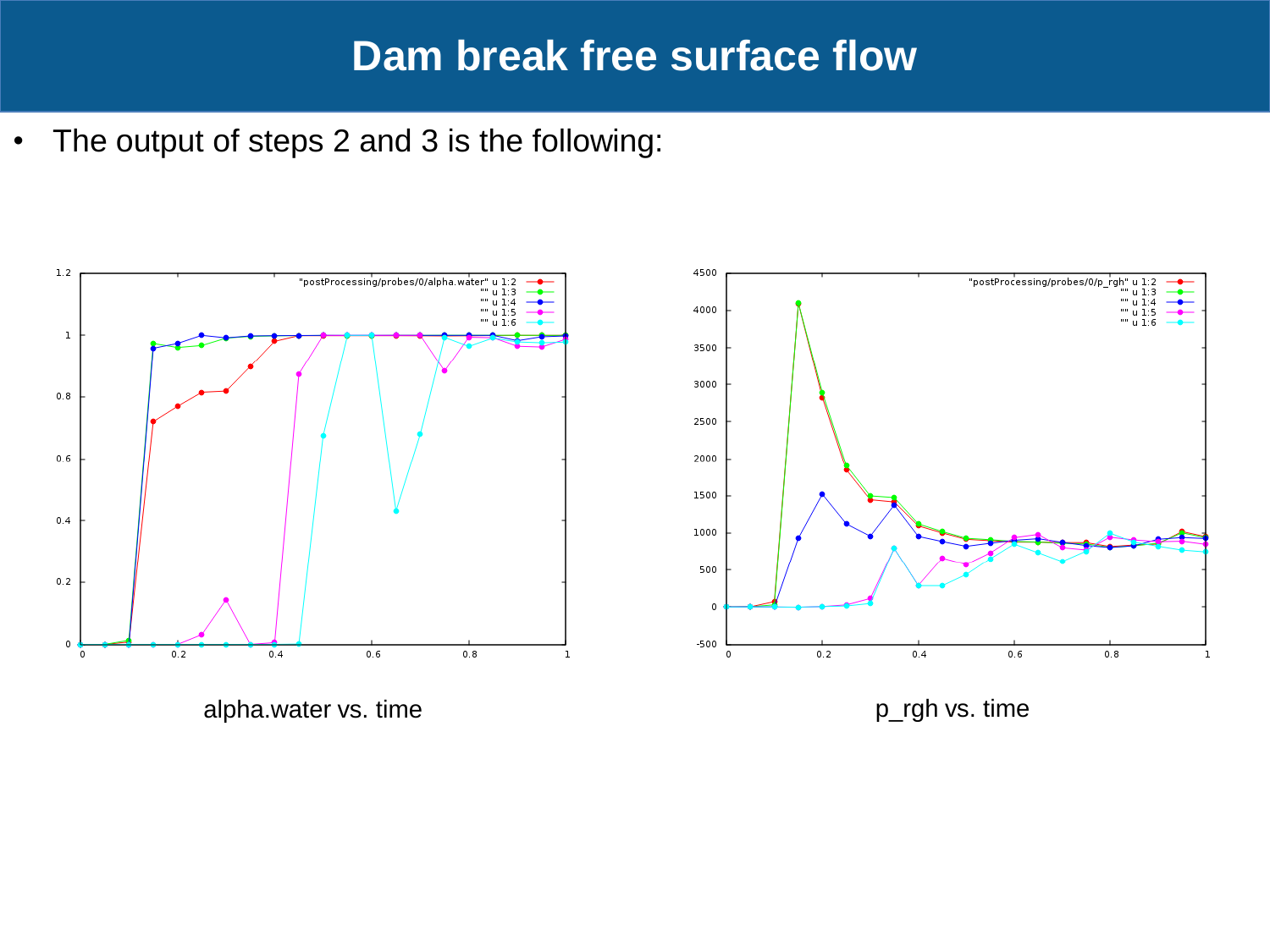### **The output screen**

- This is the output screen of the interFoam solver.
- The interface courant number is more restrictive than the flow courant number.
- When solving multiphase flows, is always desirable to keep the interface courant number less than 1.

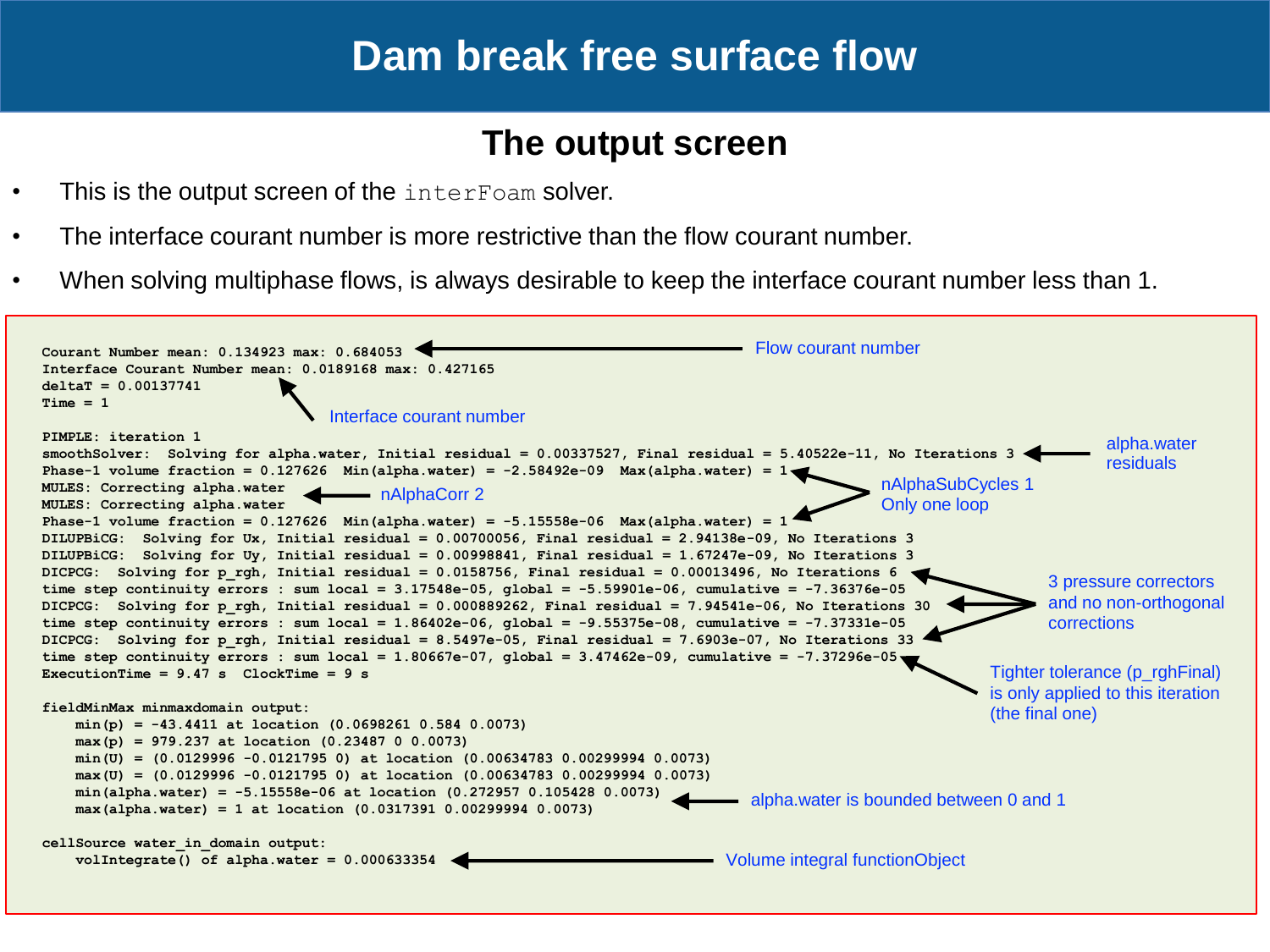### **Post-processing multiphase flows in paraFoam**

• To visualize the volume fraction, proceed as follows,

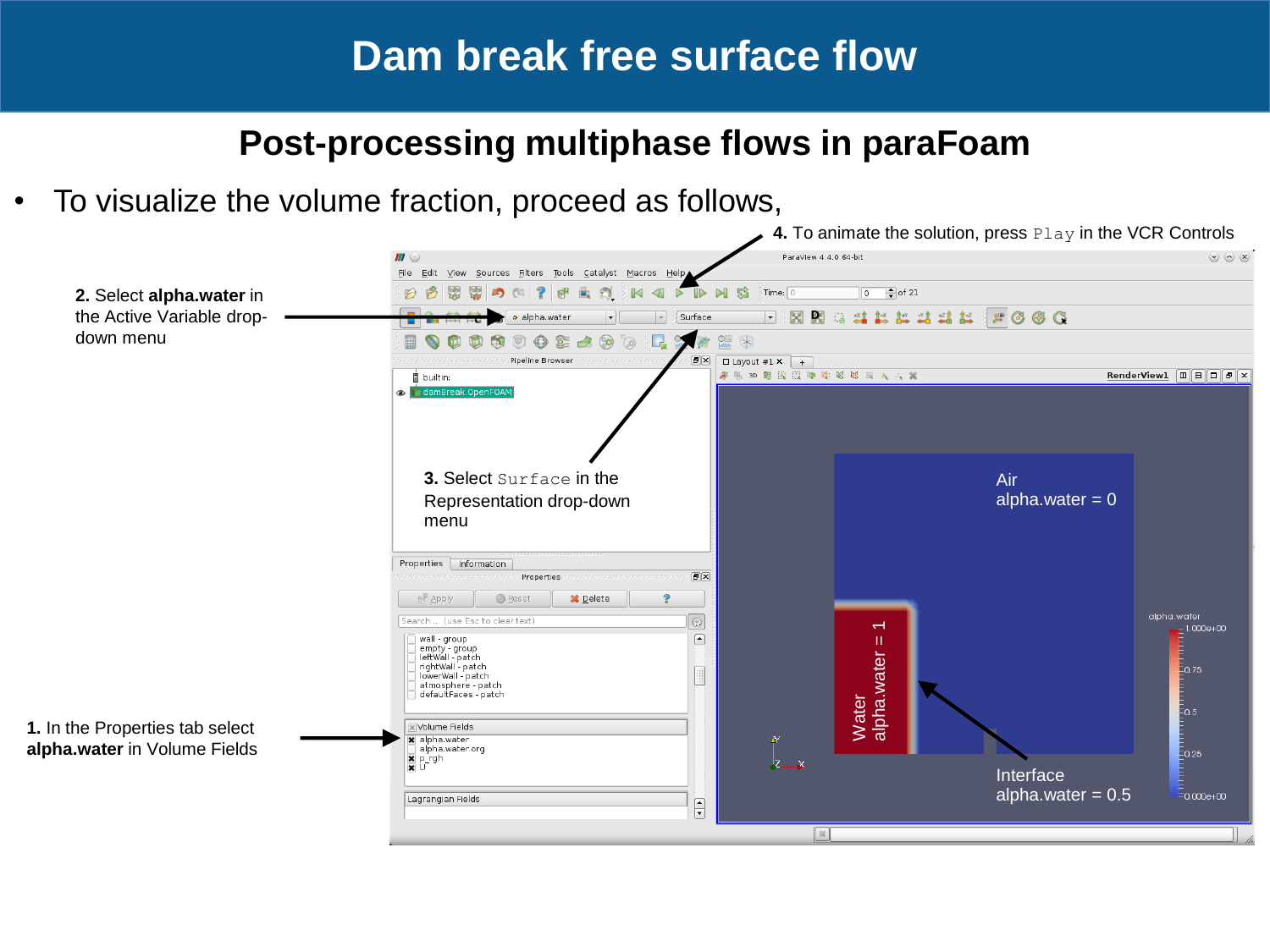### **Post-processing multiphase flows in paraFoam**

• To visualize a surface representing the interface, proceed as follows,

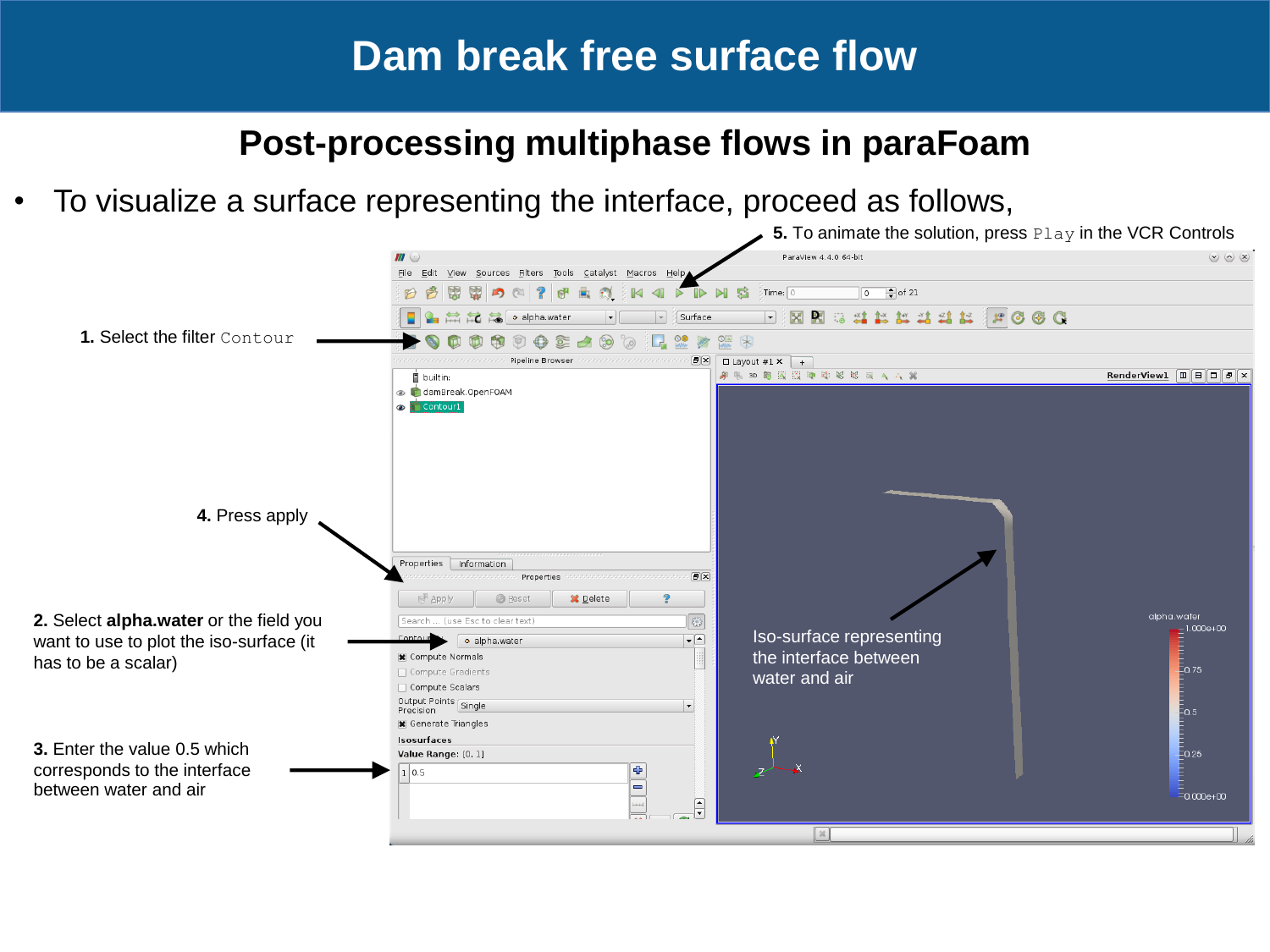### **Post-processing multiphase flows in paraFoam**

• To visualize all the cells representing the water fraction, proceed as follows,

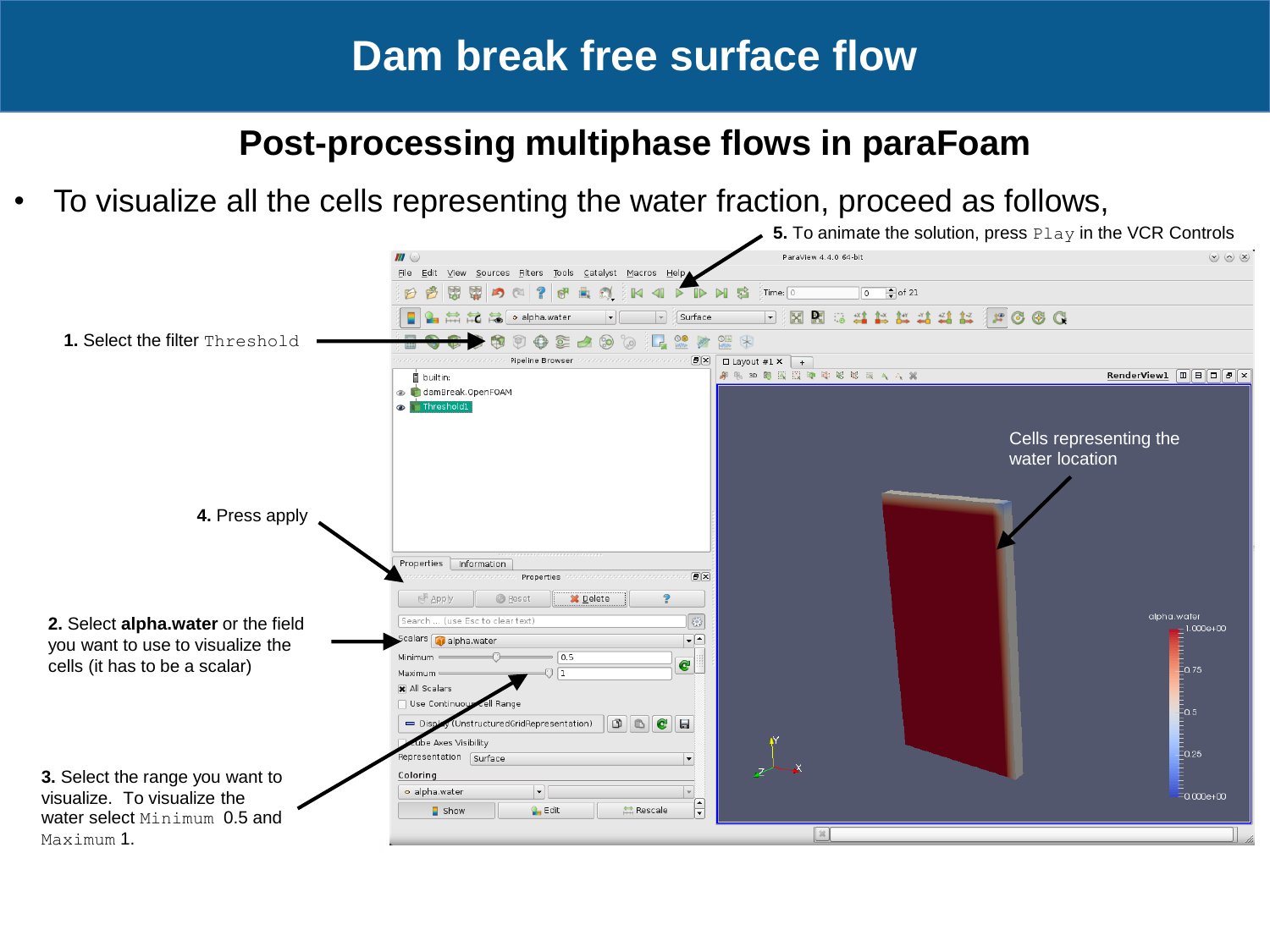### **Exercises**

- Instead of using the boundary condition **totalPressure** and **pressureInletOutletVelocity** for the patch **atmosphere**, try to use **zeroGradient**. Do you get the same results? Any comments? **(Hint: this combination of boundary conditions will give you an error, read carefully the screen, you will need to add a fix in the file** *fvSolution***)**
- Instead of using the boundary condition **fixedFluxPressure** for the walls, try to use **zeroGradient**. Do you get the same results? Any comments?
- Use a **functionObject** to compute the volume integral of **alpha.water** in the whole domain. **(Hint: the functionOnject already exist in the dictionary controlDict, take a look at the doxygen documentation to learn how to use it)**
- Run the simulation in a close domain. Does the volume integral of **alpha.water** remains the same? Why the value is not constant when the domain is open?
- Use a **functionObject** to measure the average pressure at the obstacle. **(Hint: the easiest way is to create a new patch to define the obstacle)**
- How many initialization methods are there available in the dictionary *setFieldsDict*? **(Hint: use the banana method)**
- Try to use a different initialization method and multiple regions.